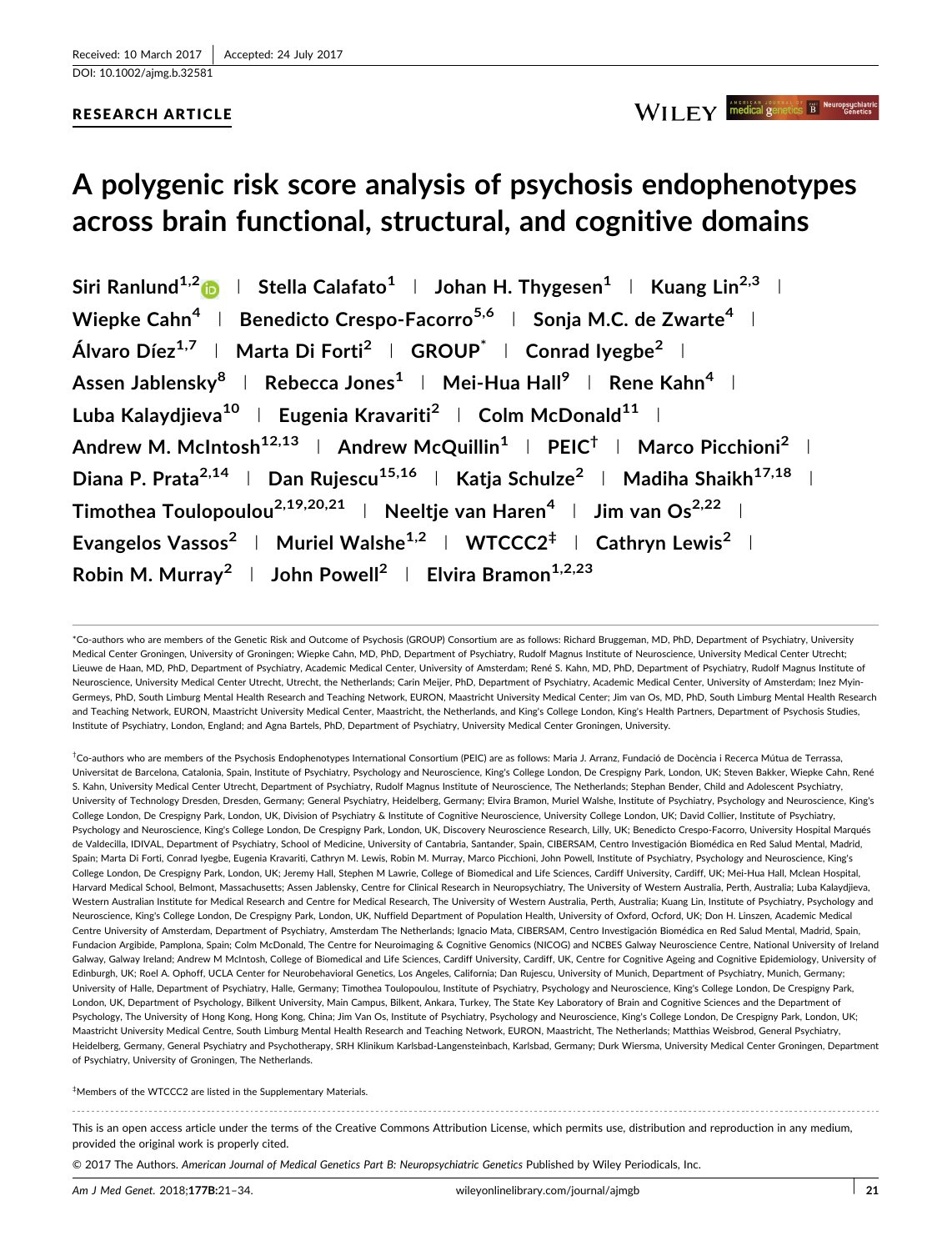<sup>1</sup> Division of Psychiatry, University College London, London, UK

<sup>2</sup> Institute of Psychiatry Psychology and Neuroscience at King's College London and South London, Maudsley NHS Foundation Trust, London, UK

<sup>3</sup> Nuffield Department of Population Health, University of Oxford, Oxford, UK

<sup>4</sup> Department of Psychiatry, Brain Centre Rudolf Magnus, University Medical Center Utrecht, Utrecht, The Netherlands

5CIBERSAM, Centro Investigación Biomédica en Red Salud Mental, Madrid, Spain

<sup>6</sup> Department of Psychiatry, University Hospital Marqués de Valdecilla, School of Medicine, University of Cantabria–IDIVAL, Santander, Spain

7 Laboratory of Cognitive and Computational Neuroscience—Centre for Biomedical Technology (CTB), Complutense University and Technical University of Madrid, Madrid, Spain

8 Centre for Clinical Research in Neuropsychiatry, The University of Western Australia, Perth, Western Australia, Australia

<sup>9</sup> Psychosis Neurobiology Laboratory, Harvard Medical School, McLean Hospital, Belmont, Massachusetts

10 Harry Perkins Institute of Medical Research and Centre for Medical Research, The University of Western Australia, Perth, Australia

<sup>11</sup> The Centre for Neuroimaging & Cognitive Genomics (NICOG) and NCBES Galway Neuroscience Centre, National University of Ireland Galway, Galway, Ireland

<sup>12</sup> Division of Psychiatry, University of Edinburgh, Royal Edinburgh Hospital, Edinburgh, UK

13 Centre for Cognitive Ageing and Cognitive Epidemiology, University of Edinburgh, Edinburgh, UK

<sup>14</sup> Faculdade de Medicina, Instituto de Medicina Molecular, Universidade de Lisboa, Portugal

<sup>15</sup> Department of Psychiatry, Ludwig-Maximilians University of Munich, Munich, Germany

<sup>16</sup> Department of Psychiatry, Psychotherapy and Psychosomatics, University of Halle Wittenberg, Halle, Germany

<sup>17</sup> North East London Foundation Trust, London, UK

18 Research Department of Clinical, Educational and Health Psychology, University College London, London, UK

<sup>19</sup> Department of Psychology, Bilkent University, Main Campus, Bilkent, Ankara, Turkey

<sup>20</sup> Department of Psychology, The University of Hong Kong, Pokfulam Rd, Hong Kong SAR, China

<sup>21</sup> The State Key Laboratory of Brain and Cognitive Sciences, The University of Hong Kong, The Hong Kong Jockey Club Building for Interdisciplinary Research, Hong Kong SAR, China

<sup>22</sup> Department of Psychiatry and Psychology, Maastricht University Medical Centre, EURON, Maastricht, The Netherlands

<sup>23</sup> Institute of Cognitive Neuroscience, University College London, London, UK

#### **Correspondence**

Siri Ranlund, Department of Neuroimaging, Institute of Psychiatry, Psychology & Neuroscience, King's College London, London SE5 8AF, UK. Email: siri.ranlund@kcl.ac.uk

#### Funding information

Wellcome Trust, Grant numbers: 085475/B/ 08/Z, 085475/Z/08/Z; Medical Research Council, Grant number: G0901310; Dutch Health Research Council (ZON-MW), Grant number: 10-000-1001; Instituto de Salud Carlos III, Grant numbers: PI020499, PI050427, PI060507; SENY Fundació, Grant number: CI 2005-0308007; Fundacion Ramón Areces and Fundacion Marqués de Valdecilla, Grant numbers: API07/011, API10/ 13; NIHR Biomedical Research Centre at University College London; The British Medical Association (BMA) Margaret Temple grants 2016 and 2006; The Medical Research Council (MRC)-Korean Health Industry Development Institute Partnering Award, Grant number: MC\_PC\_16014; National Institute of Health Research UK Post-Doctoral Fellowship; Psychiatry Research Trust; Schizophrenia Research Fund; Wellcome Trust Research Training Fellowship; NIHR Biomedical Research Centre for Mental Health at the South London; Maudsley NHS Foundation Trust and Institute of Psychiatry Kings College London; Brain and Behaviour Research Foundation's (NARSAD's) Young Investigator Award, Grant number: 22604; European Research Council Marie Curie Award

This large multi-center study investigates the relationships between genetic risk for schizophrenia and bipolar disorder, and multi-modal endophenotypes for psychosis. The sample included 4,242 individuals; 1,087 patients with psychosis, 822 unaffected firstdegree relatives of patients, and 2,333 controls. Endophenotypes included the P300 event-related potential ( $N = 515$ ), lateral ventricular volume ( $N = 798$ ), and the cognitive measures block design ( $N = 3,089$ ), digit span ( $N = 1,437$ ), and the Ray Auditory Verbal Learning Task (N = 2,406). Data were collected across 11 sites in Europe and Australia; all genotyping and genetic analyses were done at the same laboratory in the UnitedKingdom. We calculated polygenic risk scores for schizophrenia and bipolar disorder separately, and used linear regression to test whether polygenic scores influenced the endophenotypes. Results showed that higher polygenic scores for schizophrenia were associated with poorer performance on the block design task and explained  $0.2\%$  ( $p = 0.009$ ) of the variance.Associations in the same directionwere found for bipolar disorder scores, but this was not statistically significant at the 1% level ( $p = 0.02$ ). The schizophrenia score explained 0.4% of variance in lateral ventricular volumes, the largest across all phenotypes examined, although this was not significant ( $p = 0.063$ ). None of the remaining associations reached significance after correction for multiple testing (with alpha at 1%). These results indicate that common genetic variants associated with schizophrenia predict performance in spatial visualization, providing additional evidence that this measure is an endophenotype for the disorder with shared genetic risk variants. The use of endophenotypes such as this will help to characterize the effects of common genetic variation in psychosis.

#### KEYWORDS

bipolar disorder, cognition, EEG, schizophrenia, single nucleotide polymorphism (SNP)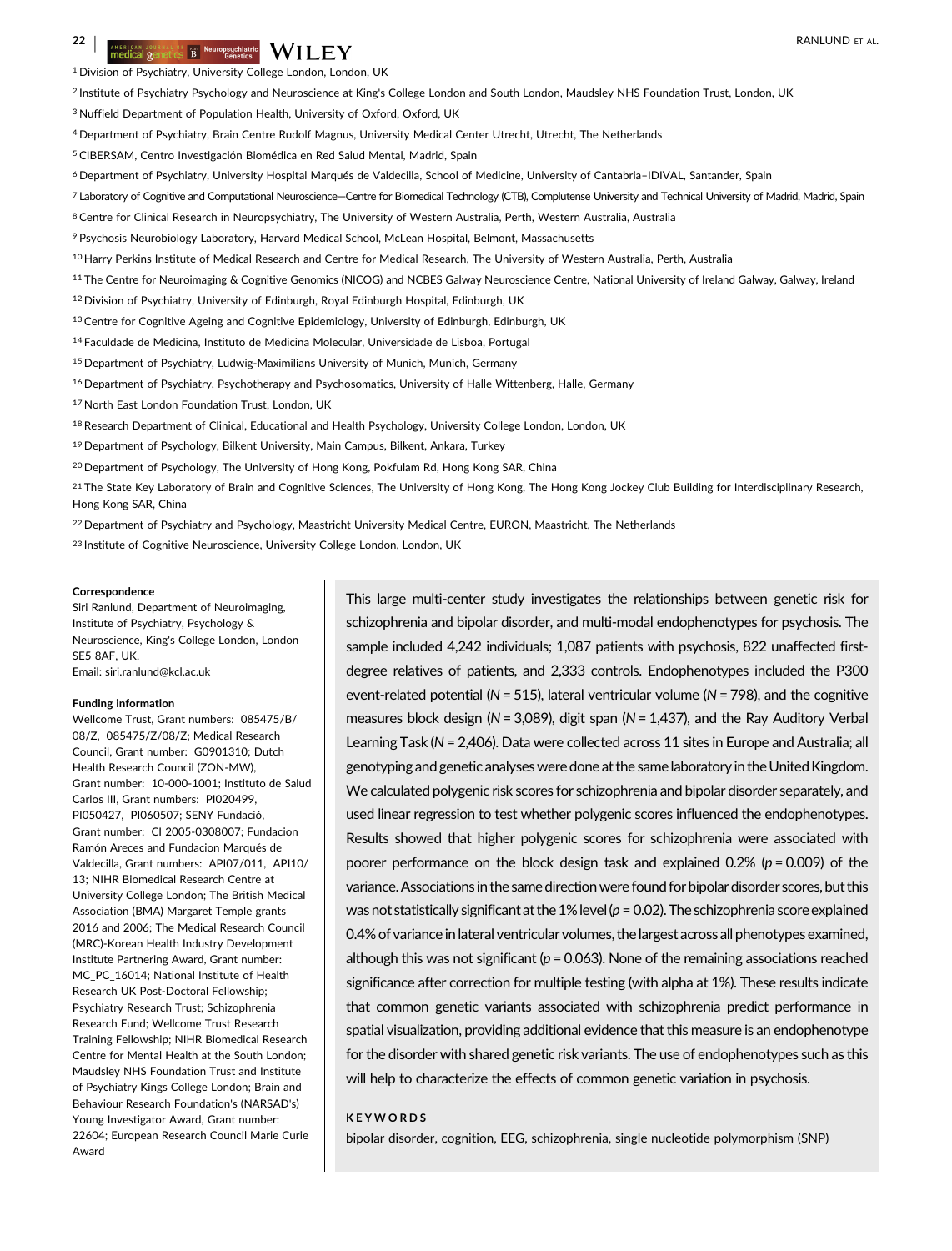## 1 <sup>|</sup> INTRODUCTION

Psychotic illnesses, including schizophrenia and bipolar disorder, constitute the most severe forms of mental illnesses (WHO, [2013](#page-13-0)). They are highly heritable, with estimates of up to 80% (Cardno et al., [1999;](#page-9-0) Smoller & Finn, [2003](#page-12-0); Sullivan, Kendler, & Neale, [2003](#page-12-0)), and there is evidence for significant genetic overlap between different psychotic diagnoses (Huang et al., [2010](#page-10-0); Lee et al., [2013;](#page-11-0) Moskvina et al., [2009;](#page-11-0) Purcell et al., [2009](#page-11-0); Schulze et al., [2012\)](#page-12-0). Psychosis has a highly polygenic architecture, involving thousands of common single nucleotide polymorphisms (SNPs) of very small individual effects that account for an estimated 32% of the heritability in psychosis (Lee, DeCandia, Ripke, Yang, & Wray, [2012;](#page-11-0) Lee, Yang, et al., [2012](#page-11-0); Purcell et al., [2009](#page-11-0); Ripke et al., [2013](#page-12-0); Ripke, Neale, Corvin, & Walter, [2014](#page-12-0); Sklar, Ripke, Scott, & Andreassen, [2011\)](#page-12-0). Furthermore, large-scale genome-wide association studies have identified more than 100 SNPs that are significantly associated with an increased risk of developing schizophrenia (Ripke et al., [2014](#page-12-0)) and bipolar disorder (Sklar et al., [2011\)](#page-12-0)

However, it is still largely unknown exactly how these genetic risk variants lead to the illness, and an important goal of psychiatric genetic research is to clarify the effects and mechanisms of these variants (Carter et al., [2017;](#page-9-0) Geschwind & Flint, [2015](#page-10-0); Glahn et al., [2014;](#page-10-0) Hall & Smoller, [2010;](#page-10-0) Harrison, [2015](#page-10-0)). Endophenotypes—biological markers that are heritable, quantitative traits associated with the illness, and observed in unaffected relatives of patients—could help us to understand the pathways from genes to the illness (Braff & Tamminga, [2017;](#page-9-0) Geschwind & Flint, [2015;](#page-10-0) Iacono, Vaidyanathan, Vrieze, & Malone, [2014](#page-10-0); Gottesman & Gould, [2003](#page-10-0); Meyer-Lindenberg & Weinberger, [2006;](#page-11-0) Munafò & Flint, [2014](#page-11-0)). As endophenotypes are thought to be related to the genetic factors underlying disorders, it is likely that a subset of psychosis associated SNPs also influence them (Lencz et al., [2014](#page-11-0); Toulopoulou et al., [2015\)](#page-12-0).

The relationship between the genetics of endophenotypes and that of psychosis can be investigated using polygenic risk scores, a method that calculates the combined effect of a large number of SNPs, each with a very subtle individual effect (Purcell et al., [2009](#page-11-0)). Several studies have shown that such polygenic scores differ between patients and controls, thus providing a useful tool to measure genetic liability to psychosis in independent samples (Bramon, Pirinen, Strange, Lin, & Spencer, [2014;](#page-9-0) Derks et al., [2012](#page-9-0); Purcell et al., [2009](#page-11-0); Vassos et al., [2017\)](#page-12-0). A number of studies have investigated the relationship between endophenotypes and polygenic risk scores for schizophrenia and bipolar disorder (Caseras, Tansey, Foley, & Linden, [2015](#page-9-0); Hall et al., [2015;](#page-10-0) Hubbard et al., [2016](#page-10-0); Lencz et al., [2014](#page-11-0); Liu et al., [2017](#page-11-0); McIntosh et al., [2013](#page-11-0); Papiol et al., [2014](#page-11-0); Terwisscha van Scheltinga, Bakker, van Haren, Derks, Buizer-Voskamp, Boos, et al., [2013](#page-12-0); Terwisscha van Scheltinga, Bakker, van Haren, Derks, Buizer-Voskamp, Cahn, et al., [2013;](#page-12-0) Van der Auwera et al., [2015;](#page-12-0) Whalley et al., [2012, 2013](#page-13-0), [2015](#page-13-0)). However, previous studies used a casecontrol design and focused on specific endophenotypes. Here we analyse endophenotypes across three domains—anatomical, physiological and cognitive—in a large family-based sample, including

relatives who have a higher genetic load than controls but without the confounds of the illness itself.

The included measures are all putative endophenotypes for psychosis and were compatible across centers, thus reaching substantial sample sizes:

- P300 event-related potential: reduced amplitude and prolonged latency of the P300 wave have consistently been found in patients with psychotic illnesses as well as in their unaffected relatives, compared to controls (Bestelmeyer, Phillips, Crombie, Benson, & St. Clair, [2009;](#page-9-0) Blackwood, St Clair, Muir, & Duffy, [1991](#page-9-0); Bramon et al., [2005](#page-9-0); Díez et al., [2013](#page-9-0); Mondragón-Maya et al., [2013](#page-11-0); Pierson, Jouvent, Quintin, Perez-Diaz, & Leboyer, [2000](#page-11-0); Price et al., [2006;](#page-11-0) Schulze et al., [2008](#page-12-0); Turetsky et al., [2014](#page-12-0); Weisbrod, Hill, Niethammer, & Sauer, [1999;](#page-13-0) Winterer et al., [2003\)](#page-13-0). The P300 is thought to be a correlate of attention and working memory (Ford, [2014](#page-10-0); Näätänen, [1990\)](#page-11-0).
- Cognitive performance: deficits on cognitive tests such as digit span (measuring working memory), block design (measuring working memory and spatial visualization), and the Rey Auditory Verbal Learning Task (RAVLT) immediate and delayed recall (measuring short and long term verbal memory, respectively) are common and persistent across psychotic disorders (Bora, Yucel, & Pantelis, [2009;](#page-9-0) Bora & Pantelis, [2015](#page-9-0); Gur et al., [2007;](#page-10-0) Heinrichs & Zakzanis, [1998;](#page-10-0) Kim et al., [2015](#page-10-0); Lee et al., [2015](#page-11-0)). Abnormalities are often observed before the onset of the illness as well as in unaffected relatives (Birkett et al., [2008](#page-9-0); Forbes, Carrick, McIntosh, & Lawrie, [2009;](#page-10-0) Glahn et al., [2006;](#page-10-0) Ivleva et al., [2012;](#page-10-0) Park & Gooding, [2014;](#page-11-0) Reichenberg et al., [2010](#page-11-0); Saperstein et al., [2006;](#page-12-0) Snitz, Macdonald, & Carter, [2006\)](#page-12-0).
- Lateral ventricular volume: increased ventricular volume is a highly replicated finding in patients with psychosis compared to controls (Boos, Aleman, Cahn, Hulshoff Pol, & Kahn, [2007](#page-9-0); Crespo-Facorro et al., [2009;](#page-9-0) Fannon et al., [2000](#page-9-0); Fusar-Poli et al., [2013](#page-10-0); Haijma et al., [2013](#page-10-0); Kempton, Stahl, Williams, & DeLisi, [2010](#page-10-0); Kumra et al., [2000;](#page-11-0) McDonald et al., [2002](#page-11-0), [2006;](#page-11-0) Sharma et al., [1998;](#page-12-0) Shenton, Dickey, Frumin, & McCarley, [2001;](#page-12-0) Strasser et al., [2005;](#page-12-0) Wright et al., [2000\)](#page-13-0). This enlargement has been attributed to neurodevelopmental impairments, psychosis progression, or the effects of antipsychotic medications (Gogtay et al., [2003;](#page-10-0) McDonald et al., [2006;](#page-11-0) Pilowsky, Kerwin, & Murray, [1993\)](#page-11-0).

Past research has found a genetic overlap between these endophenotypes and psychosis. This includes a genetic correlation (overlap due to genetic factors) between the P300 amplitude and bipolar disorder (−0.33) (Hall, Rijsdijk, Kalidindi, et al., [2007](#page-10-0)) and schizophrenia (−0.48) (Hall, Rijsdijk, Picchioni, et al., [2007\)](#page-10-0). Brain volume has also been shown to be genetically correlated with psychosis, including whole brain volume (−0.36) (Rijsdijk et al., [2005](#page-12-0)), and white matter volume (−0.20) (van der Schot et al., [2009](#page-12-0)). Similarly, findings indicate a genetic correlation between psychosis and cognition. Toulopoulou et al. [\(2007\)](#page-12-0) found genetic correlations between schizophrenia and working memory (−0.79), perceptual organization (−0.61), verbal comprehension (−0.34),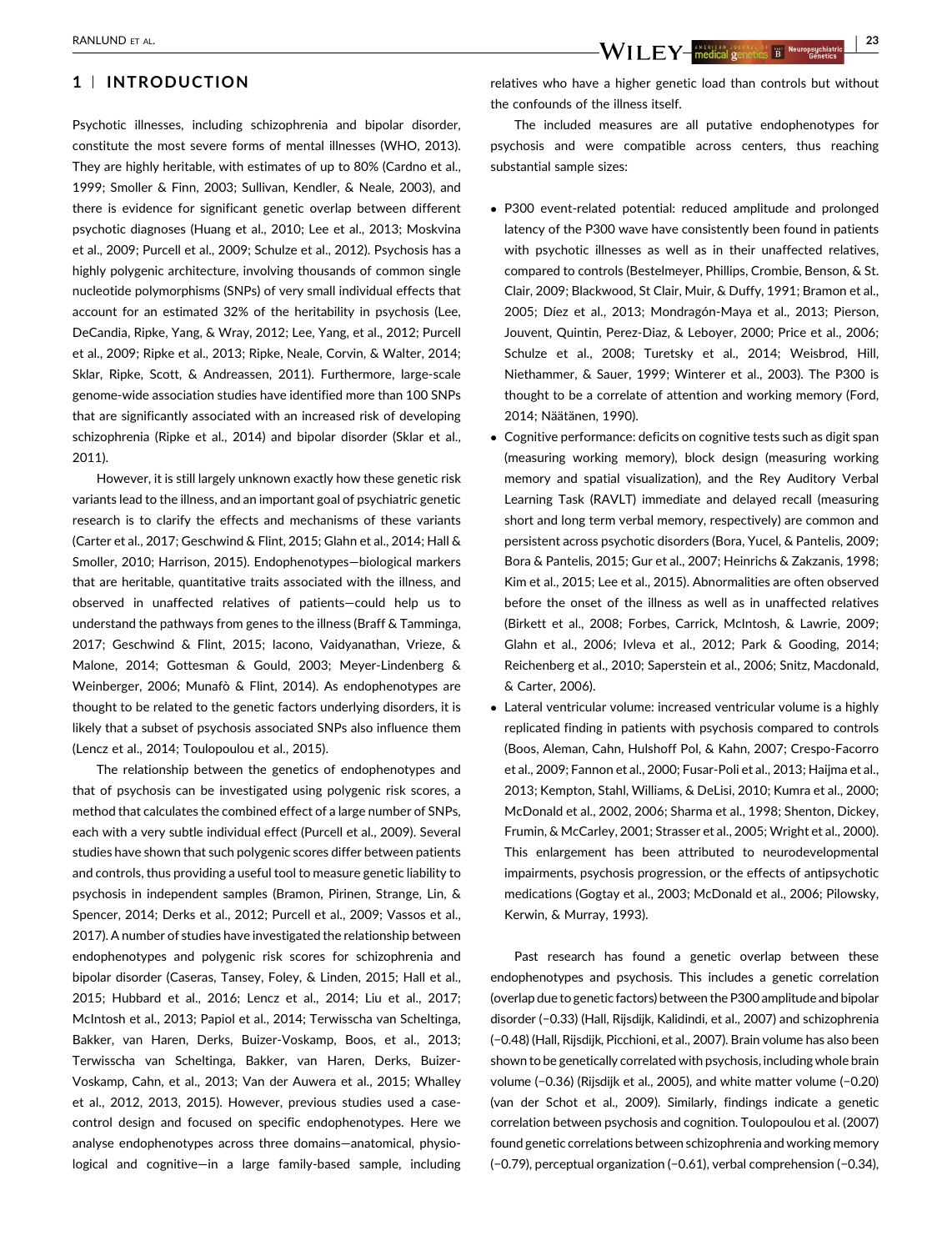24 | ANSKLEAR JOURNAL OF THE NEUTROPSICHISTIC NUMBER AL.<br>The dical genetics B Genetics Condition of the service condition of the service of the service of the services

and IQ (−0.75), and Georgiades et al. [\(2016\)](#page-10-0) saw genetic correlations between bipolar disorder and working memory (0.33), verbal learning (−0.46), and IQ (−0.51).

The aim of this study is to test whether polygenic risk scores for schizophrenia and bipolar disorder influence these multi-modal psychosis endophenotypes, in a large international sample of patients with psychosis, their unaffected first-degree relatives, and healthy controls.

## 2 <sup>|</sup> METHODS

#### 2.1 Sample and clinical assessment

The total sample in this study included 4,242 participants of European ancestry: 1,087 patients with psychotic illnesses (see Table [1](#page-4-0) for breakdown of diagnoses), 822 unaffected first degree relatives of probands (with no personal history of a psychotic illness), and 2,333 unaffected controls (with no personal or family history of a psychotic illness). Relatives and controls were not excluded if they had a personal history of non-psychotic psychiatric disorders (such as depression or anxiety), provided they were well and off psychotropic medication at the time of testing and for the preceding 12 months. This was to avoid recruiting a biased "super healthy" control group, unrepresentative of the general populations.

To confirm or rule out a DSM-IV (APA, [1994\)](#page-9-0) diagnosis, all participants underwent a structured clinical interview with either the Comprehensive Assessment of Symptoms and History (CASH; Andreasen, Flaum, & Arndt, [1992\)](#page-9-0), the Structured Clinical Interview for DSM Disorders (SCID; Spitzer, Williams, Gibbon, & First, [1992](#page-12-0)), the Schedule for Affective Disorders and Schizophrenia (SADS; Endicott & Spitzer, [1978\)](#page-9-0) or the Schedule for Clinical Assessment in Neuropsychiatry, Version 2.0 (SCAN; Wing et al., [1990](#page-13-0)). Participants were excluded if they had a history of neurologic disease or a loss of consciousness due to a head injury.

Recruitment occurred across 11 locations in Australia and Europe (Germany, The Netherlands, Spain, and the United Kingdom). See Supplementary Materials for a summary of the data collected from each site. Participants provided written informed consent, and the study was approved by the respective ethical committees at each of the 11 participating centers.

#### 2.2 <sup>|</sup> Neuropsychological assessments

The Wechsler Adult Intelligence Scale, revised version (WAIS-R; Wechsler, [1981\)](#page-13-0) or third edition (WAIS-III; Wechsler, [1997](#page-13-0)), were administered to participants. Performance on two subtests was used for analyses: the combined forward and backward digit span (measuring attention and working memory) and block design (measuring spatial visualization). The Rey Auditory Verbal Learning Test (RAVLT; Rey, [1964](#page-12-0)), including both immediate and delayed recall (assessing short- and long-term verbal memory, respectively), was also administered. Higher scores on the cognitive tasks indicate better performance. Additional information on the methodology for each site

contributing data is reported elsewhere (Crespo-Facorro et al., [2007;](#page-9-0) González-Blanch et al., [2007;](#page-10-0) Johnstone, Ebmeier, Miller, Owens, & Lawrie, [2005;](#page-10-0) Korver, Quee, Boos, Simons, & de Haan, [2012;](#page-10-0) Toulopoulou et al., [2010](#page-12-0); Walters et al., [2010;](#page-13-0) Waters, Price, Dragović, & Jablensky, [2009\)](#page-13-0).

#### 2.3 EEG data collection and processing

Electrophysiological data were obtained from three sites (Table S1). EEG data acquisition and processing varied slightly between sites and are summarized below. The full methods for each site are reported elsewhere (Bramon et al., [2005](#page-9-0); Hall et al., [2006;](#page-10-0) Price et al., [2006;](#page-11-0) Waters et al., [2009;](#page-13-0) Weisbrod et al., [1999](#page-13-0)).

In summary, EEG was collected from 17 to 20 electrodes placed according to the International 10/20 system (Jasper, [1958\)](#page-10-0). The P300 event related potential was obtained using a standard two-tone frequency deviant auditory oddball paradigm, with standard ("nontarget") tones of 1,000 Hz and rare ("target") tones of 1,500 Hz. The number of tones presented varied from 150 to 800, the tones were 80 or 97 dB, lasted for 20–50 ms, and the inter-stimulus interval was between 1 and 2 s. The majority of participants (90%) were asked to press a button in response to "target" stimuli, but a subset were asked to close their eyes and count "target" stimuli in their heads. Excluding the 10% of participants receiving different instructions does not change the results.

The data were continuously recorded in one of three ways: 500 Hz sampling rate and 0.03–120 Hz band pass filter; 200 Hz sampling rate and 0.05–30 Hz band pass filter; or 400 Hz sampling rate and 70 Hz low-pass filter. Linked earlobes or mastoids were used as reference and vertical, and in most cases also horizontal, electro-oculographs were recorded at each site and used to correct for eye-blink artefacts using regression based weighting coefficients (Semlitsch, Anderer, Schuster, & Presslich, [1986](#page-12-0)). After additional manual checks, artefactfree epochs were included and baseline corrected before averaging. The averaged waveforms to correctly detected targets were then filtered using 0.03 or 0.05 Hz high-pass and 30 or 45 Hz low-pass filters. The peak amplitude and latency of the P300 were measured at electrode location PZ (parietal midline), within the range of 250–550 ms post-stimulus.

#### 2.4 | MRI data collection and processing

MRI data acquisition and image processing varied between sites; see previous publications and the Supplementary Materials for an outline of the methods used for each center (Collip et al., [2013](#page-9-0); Crespo-Facorro et al., [2009](#page-9-0); Dutt et al., [2009](#page-9-0); Frangou et al., [1997](#page-10-0); Habets, Marcelis, Gronenschild, Drukker, & Van Os, [2011](#page-10-0); Hulshoff Pol et al., [2002](#page-10-0); Lawrie et al., [1999;](#page-11-0) Mata et al., [2009](#page-11-0); McDonald et al., [2002;](#page-11-0) Schnack et al., [2001](#page-12-0); Schulze et al., [2006](#page-12-0); Steel et al., [2002;](#page-12-0) Whalley et al., [1999;](#page-13-0) Wobrock et al., [2009\)](#page-13-0). Field strengths included 1, 1.5, or 3 T. Lateral ventricular volumes were measured using automatic or semi-automatic region of interest analyses, and included the body, frontal, occipital, and temporal horns.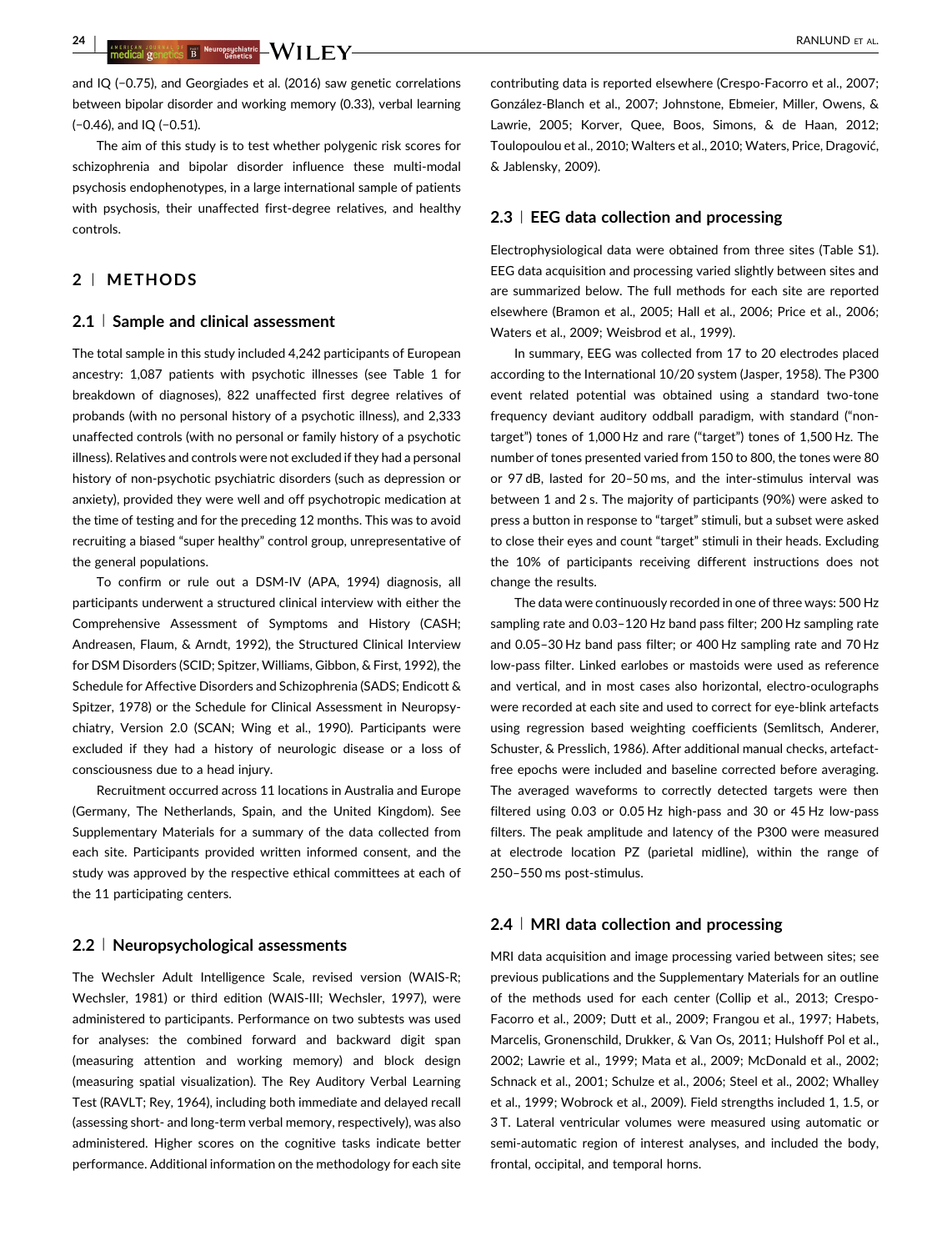#### <span id="page-4-0"></span>**TABLE 1** sample characteristics  $(N = 4242)$

|                             | <b>Total sample</b> | <b>Controls</b>      | <b>Unaffected relatives</b> | Patients with psychosis |
|-----------------------------|---------------------|----------------------|-----------------------------|-------------------------|
| Sample size (N, %)          | 4,242               | 2,333 (55.0%)        | 822 (19.4%)                 | 1,087 (25.6%)           |
| Age (mean years $\pm$ SD)   | 42.5 $(\pm 15.8)$   | $45.7$ ( $\pm$ 16.3) | $45.27$ (±15.65)            | 33.48 (±10.39)          |
| Age range (years)           | $16 - 85$           | $16 - 84$            | $16 - 85$                   | $16 - 79$               |
| Gender (% female)           | 48.5%               | 52.0%                | 60.0%                       | 32.4%                   |
| Diagnoses (N)               |                     |                      |                             |                         |
| Schizophrenia               | 703                 | $\qquad \qquad -$    | $\qquad \qquad -$           | 703                     |
| Bipolar I disorder          | 105                 | -                    |                             | 105                     |
| Psychosis NOS               | 86                  |                      |                             | 86                      |
| Schizophreniform disorder   | 68                  | -                    | $\qquad \qquad -$           | 68                      |
| Schizoaffective disorder    | 60                  | $\qquad \qquad -$    |                             | 60                      |
| Brief psychotic disorder    | 40                  | -                    | -                           | 40                      |
| Other psychotic illness     | 25                  | $\qquad \qquad -$    | $\qquad \qquad -$           | 25                      |
| Depression                  | 273                 | 137                  | 136                         | -                       |
| Anxiety disorder            | 47                  | 15                   | 32                          | $\qquad \qquad -$       |
| Other non-psychotic illness | 41                  | 20                   | 21                          | -                       |
| No psychiatric illness      | 2,794               | 2,161                | 633                         | -                       |

SD, standard deviation; NOS, not otherwise specified; RAVLT, Rey auditory verbal learning task.

#### 2.5 <sup>|</sup> Genotyping methods

DNA was obtained from blood for all participants across each center, and sent to the Wellcome Trust Sanger Institute (Cambridge, United Kingdom). Samples were genotyped with the Genome-wide Human SNP Array 6.0 at the Affymetrix Services Laboratory ([www.affymetrix.](http://www.affymetrix.com) [com](http://www.affymetrix.com)). We applied standard quality control procedures, phasing and imputation, and adjustments for population structure as described in the Supplementary Materials and in Bramon et al. ([2014](#page-9-0)).

#### 2.6 <sup>|</sup> Polygenic score analysis

Following the method described in Purcell et al. ([2009](#page-11-0)), polygenic risk profile scores were calculated separately for schizophrenia and bipolar disorder. Summary data from the most recent Psychiatric Genomics Consortium genome-wide association studies for schizophrenia (PGC2) (Ripke et al., [2014](#page-12-0)) and bipolar disorder (Sklar et al., [2011](#page-12-0)) were used. In both cases, we used data from the Psychiatric Genomics Consortium that did not overlap with the sample used in the current study. For schizophrenia polygenic scores, the discovery sample included 31,658 cases and 42,022 controls (Ripke et al., [2014\)](#page-12-0), and for bipolar disorder, the discovery sample included 7,481 cases and 9,250 controls (Sklar et al., [2011\)](#page-12-0).

Polygenic scores for each individual were calculated using PLINK (Purcell et al., [2007](#page-11-0)), from the number of risk alleles carried for each selected SNP (i.e., 0, 1, or 2), weighted by the log(OR) provided by the Psychiatric Genomics Consortium, and averaged across all SNPs. SNPs were selected from the Psychiatric Genomics Consortium's panel using six different significance thresholds ( $p_T < 5 \times 10^{-08}$ , 0.001, 0.05, 0.1, 0.5, 1), hence including an increasing number of SNPs the more liberal

the threshold (see Supplementary Materials for the number of SNPs included at each threshold).

#### 2.7 <sup>|</sup> Statistical analyses

Linear regression analyses were performed to test whether schizophrenia and/or bipolar disorder polygenic scores influence endophenotypes for psychosis. These included the P300 event related potential (amplitude and latency), lateral ventricular volume, and measures of cognition (digit span, block design, and the Rey Auditory Verbal Learning Task—RAVLT immediate and delayed recall).

Endophenotype measures were standardized for each site separately (using the overall means and standard deviations within each site) to control for differences between the centers. Covariates included in all analyses were clinical group (patient, relative, or control), study site, the first three population structure principal components, age, and gender. Because the sample included related individuals, robust standard errors were used to account for effects of clustering within families. This specifies that the standard errors allow for intragroup correlation; that is, the observations are independent between families (clusters) but not necessarily within families. The change in  $R^2$  between a model only including the covariates and a model including covariates plus the polygenic score is reported, which represents the additional proportion of the variance explained by the polygenic risk score.

Linear regression analyses were performed for each endophenotype using the entire sample—patients with psychosis, unaffected relatives of probands, and controls—examining the associations with polygenic score at the different significance thresholds of the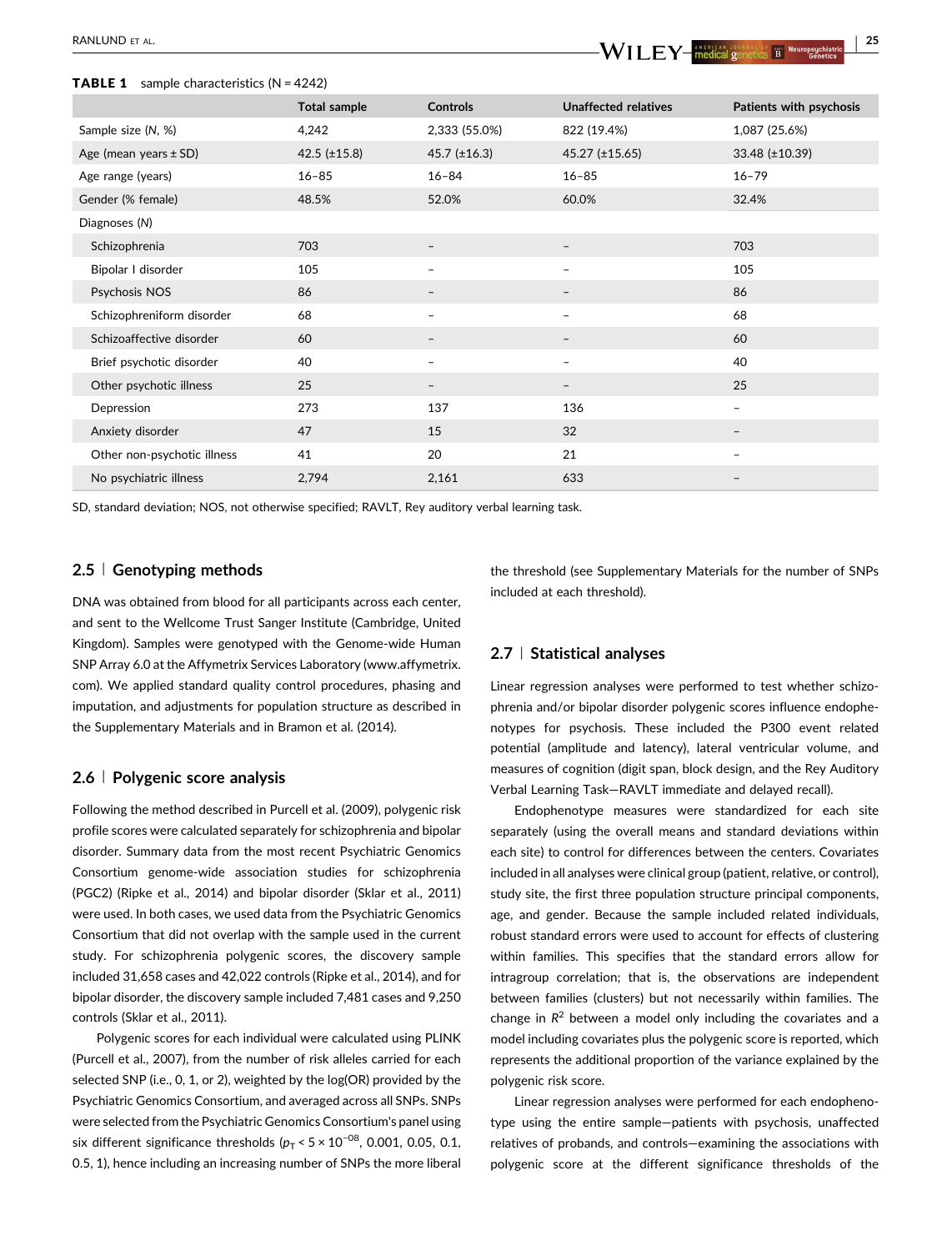Psychiatric Genomics Consortium's SNP list. This was done separately for both the schizophrenia and bipolar disorder polygenic scores.

Although we tested seven endophenotypes, we know that measurements within domains are correlated (correlation matrices are presented in the Supplementary Materials) and thus a correction of p-values by seven tests through Bonferroni or other methods was deemed too stringent for a hypothesis-driven study such as this (Perneger, [1998](#page-11-0); Rothman, [1990;](#page-12-0) Savitz & Olshan, [1995\)](#page-12-0). We, therefore, corrected for three domains (EEG, MRI, cognition), with a corrected significance threshold of 0.05/3 = 0.0167, that we rounded to the slightly more stringent cut-off of  $p < 0.01$ . We report the uncorrected p values for all analyses conducted throughout this study, but we highlight as significant and showing sufficient evidence of association only those surviving the correction. Statistical analyses were conducted using STATA version 13 ([www.stata.com](http://www.stata.com)).

## 3 <sup>|</sup> RESULTS

#### 3.1 <sup>|</sup> Sample characteristics

Demographic information and mean values of the different endophenotypes are presented in Table [1](#page-4-0). The patient group was significantly younger compared to both relatives (mean diff. = 11.8, p < 0.001) and controls (mean diff. = 12.3,  $p < 0.001$ ), whereas relatives and controls did not differ in mean age (mean diff. =  $0.5$ ,  $p = 0.4$ ). There were more males in the patient group compared to both the control ( $\chi^2$  = 114.4,  $p < 0.001$ ) and relative groups ( $\chi^2$  = 144.4,  $p < 0.001$ ). The group of relatives contained more female participants than the control group  $(\chi^2 = 15.8, p < 0.001)$ . Age and gender are included as covariates in all analyses.

Mean scores on the different endophenotypes followed the expected pattern of improving performance from patients, through to relatives and controls. See Supplementary Materials for statistics of group differences and distributions across groups, after correcting for covariates of age, gender, and study site.

#### 3.2 <sup>|</sup> Schizophrenia polygenic risk score analysis

The schizophrenia polygenic score differed significantly between the three groups (F(2,3184) = 86.6,  $p = 2.3 \times 10^{-37}$ ; controls vs. patients  $p = 1.6 \times 10^{-35}$ , controls vs. relatives  $p = 3.6 \times 10^{-4}$ , patients vs. relatives  $p = 1.1 \times 10^{-16}$ ), with patients having the highest scores, followed by relatives and lastly controls (see Figure 1, left panel).

The polygenic score for schizophrenia predicted scores on the block design task at the SNP p-value threshold of  $p_T < 0.05$ , with 0.20% of variance explained ( $p = 0.009$ ). A higher polygenic score was associated with poorer performance on the block design task. The polygenic score for schizophrenia explained 0.4% of the variance in lateral ventricular volumes, the highest percentage across all phenotypes we examined; although this result was not significant  $(p = 0.063)$ . No other associations reached significance after correcting for multiple testing. These results are shown in Figure 2a (for full results, see Supplementary Materials).

#### 3.3 <sup>|</sup> Bipolar disorder polygenic risk score analysis

The bipolar disorder polygenic score differed significantly between the three groups (F(2,3184) = 21.8,  $p = 4.0 \times 10^{-10}$ ; controls vs. patients  $p = 4.9 \times 10^{-11}$ , controls vs. relatives  $p = 6.1 \times 10^{-4}$ , patients vs. relatives  $p = 2.8 \times 10^{-3}$ ), with patients having the highest scores, followed by relatives and lastly controls (see Figure 1, right panel).

The polygenic score for bipolar disorder explained 0.17% of the variance in block design (at  $p_\text{T}$  < 5 × 10<sup>-8</sup>), although this did not reach significance after correction for multiple testing  $(p = 0.02)$ . The proportions of variances explained by the bipolar disorder polygenic score were all <0.2% (and mostly below 0.1%), and none of the other associations were significant after correcting for multiple testing. These results are shown in Figure 2b (for full results see Supplementary Materials).

#### 3.4 <sup>|</sup> Additional analyses

Given the fact that we are including both controls and relatives that are young enough to potentially yet develop a psychotic illness, we have repeated the analyses excluding relatives and controls under the age of 30 (202 relatives and 551 controls). This resulted in a reduction in the total sample size of 17.8% to 3489 participants. This analysis did not change the overall conclusions of the study, and has been described in the Supplementary Materials.

#### 4 <sup>|</sup> DISCUSSION

The aim of this study was to investigate whether polygenic risk scores for schizophrenia and bipolar disorder—based on the latest mega-analyses from the Psychiatric Genomics Consortium influence a range of endophenotypes for psychosis in this large international sample. This included the P300 event related potential amplitude and latency, lateral ventricular volume, and measures of cognition (block design, digit span, and the Rey Auditory Verbal Learning Task). Higher schizophrenia polygenic scores predicted poorer performance on the block design task, with 0.20% of the variance explained.

Several studies have investigated the relationship between cognition and polygenic score for schizophrenia. Terwisscha van Scheltinga, Bakker, van Haren, Derks, Buizer-Voskamp, Cahn, et al. [\(2013\)](#page-12-0) failed to show an association with intelligence in a sample of 672 patients with schizophrenia and controls, but McIntosh et al. [\(2013\)](#page-11-0) found an association with cognitive change between the ages of 11 and 70 in 937 controls. Further, in a large sample of 4,900 controls, Lencz et al. [\(2014\)](#page-11-0) saw an association between schizophrenia polygenic score and general cognitive ability. Lencz et al. [\(2014\)](#page-11-0) also calculated polygenic score for cognition (i.e., including SNPs associated with cognitive performance) in healthy controls, and used this to significantly predict disease status in a sample of over 5,000 patients with schizophrenia and 5,800 controls, with ∼0.5% of the variance in disease risk explained by the cognitive polygenic score.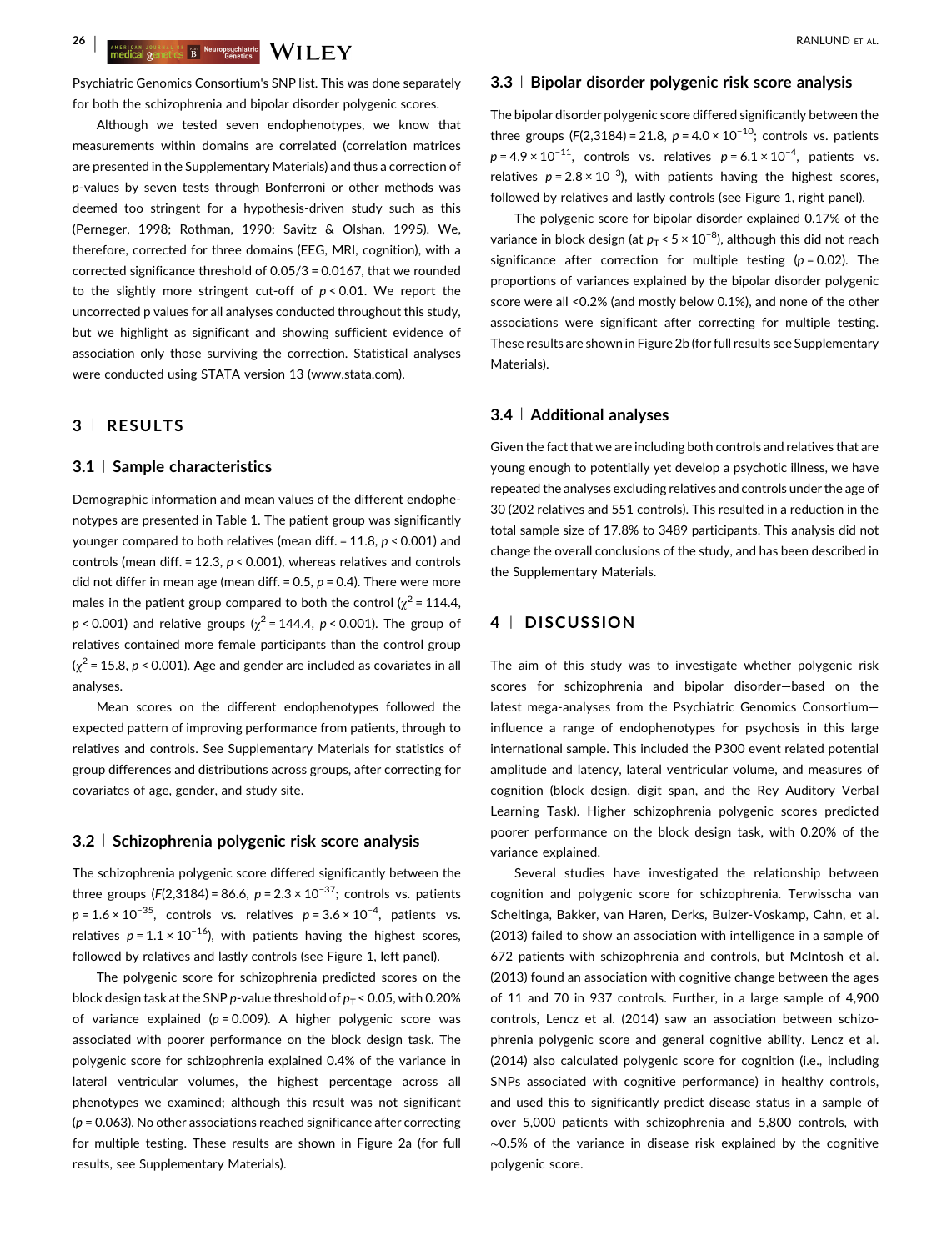

FIGURE 1 Distribution of schizophrenia (left panel) and bipolar disorder (right panel) polygenic scores at the most liberal SNP p-value threshold ( $p_T$ < 1), for the whole sample (upper panel) and across the three groups (lower panel) [Color figure can be viewed at [wileyonlinelibrary.com](http://wileyonlinelibrary.com)]

Hence, research suggests that there is a genetic overlap between cognitive performance and schizophrenia susceptibility (Lencz et al., [2014;](#page-11-0) Toulopoulou et al., [2010](#page-12-0), [2015](#page-12-0)), and our finding with the block design task is in line with this. This provides support for the notion that this measure of spatial visualization is an endophenotype for schizophrenia, and that genetic risk variants are shared between the two traits. However, there was no association between measures of working and verbal memory and this polygenic score, and furthermore, no associations reached significance for bipolar disorder polygenic score after correction for multiple testing. This could be due to a lack of power, as these genetic effects are likely to be subtle as discussed below. It is nevertheless interesting that for bipolar disorder, the association with block design approached significance at the most stringent threshold; this is the genome-wide significant threshold and included only four SNPs that have been associated with bipolar disorder. These did not overlap with SNPs included in the schizophrenia score at this threshold, thus indicating a potential genetic overlap between block design impairment and bipolar disorder risk. Cognition has also been put forward as a possible endophenotype for bipolar disorder (Gkintoni, Pallis, Bitsios, & Giakoumaki, [2017;](#page-10-0) Miskowiak et al., [2017](#page-11-0); Trotta, Murray, & MacCabe, [2015\)](#page-12-0), although the evidence is much more limited than for schizophrenia and further research is required.

We did not find an association between polygenic risk scores for schizophrenia and bipolar disorder and the P300 event related potential. Similarly to this, studies by Hall et al. ([2015](#page-10-0)) in a sample of 392 patients with schizophrenia and controls, and Liu et al. [\(2017\)](#page-11-0) including a community-based sample of over 4,000 individuals, both failed to show associations between the P300 and polygenic score for schizophrenia. Nevertheless, research has suggested that the P300 has a significant genetic component. Abnormalities in unaffected firstdegree relatives of patients have been identified (Schulze et al., [2008;](#page-12-0) Thaker, [2008\)](#page-12-0), its heritability is around 60% (Hall et al., [2006;](#page-10-0) van Beijsterveldt & van Baal, [2002\)](#page-12-0), and about 27% of variance in P300 amplitude can be accounted for by common genetic variation (Malone et al., [2014\)](#page-11-0). Furthermore, a significant genetic overlap of about 34% between the P300 amplitude and bipolar disorder has been observed (Hall, Rijsdijk, Kalidindi, et al., [2007](#page-10-0)). It is possible that the overlap in common variants involved in both psychosis and the P300 is small, suggesting subtle effect sizes that are difficult to detect with very large samples required.

As for the influence of polygenic scores on measures of brain volumes, Terwisscha van Scheltinga, Bakker, van Haren, Derks, Buizer-Voskamp, Boos, et al. ([2013](#page-12-0)) and Papiol et al. [\(2014\)](#page-11-0) both looked at total brain, white and gray matter volumes, and associations with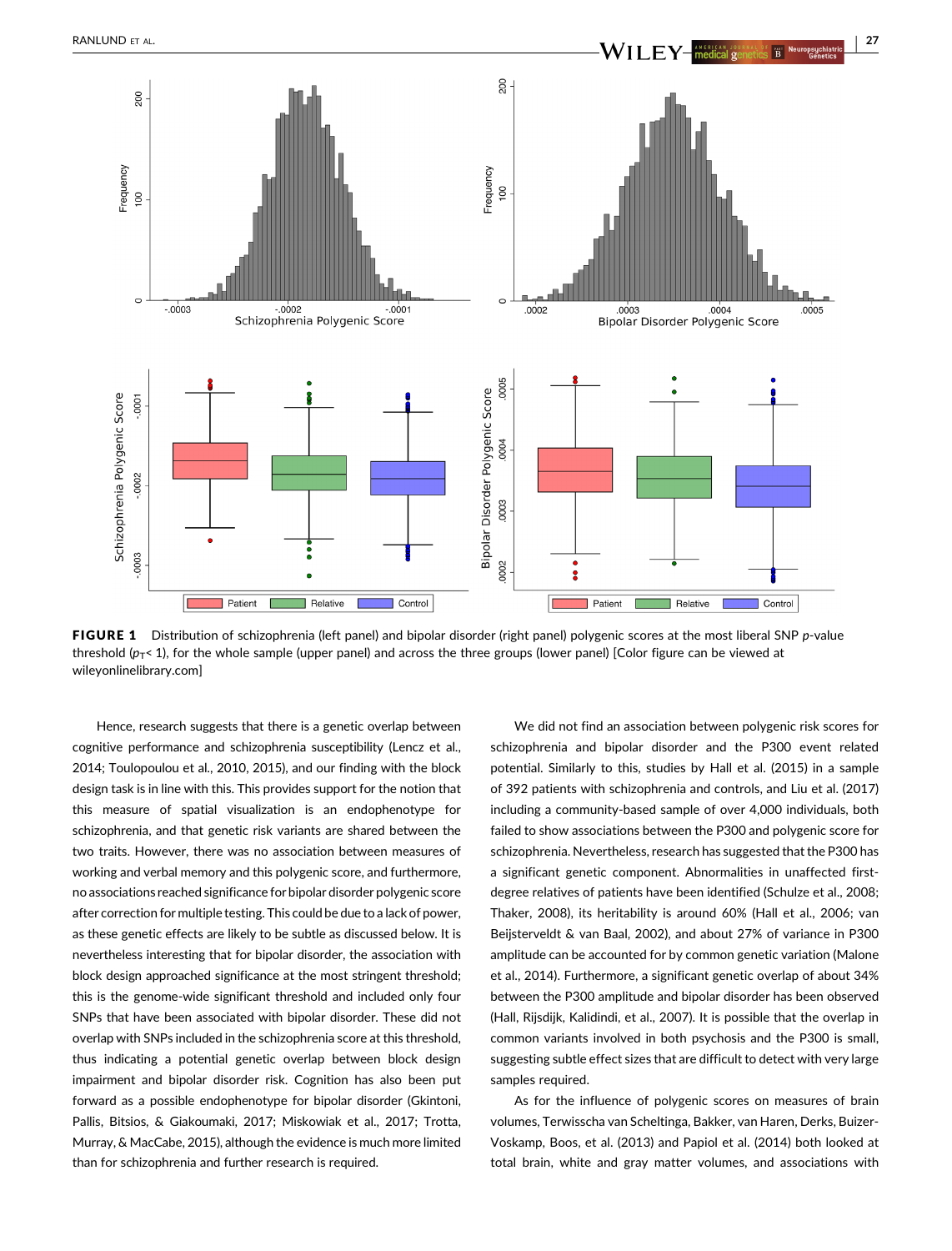

**FIGURE 2** Variance explained  $(R^2)$  by schizophrenia (a) and bipolar disorder (b) polygenic scores across endophenotypes. The bars represent different single nucleotide polymorphism (SNP) p-value thresholds  $(p_T)$ . Where a bar appears missing this is because the variance explained is too low to display given the scale used in the figure. The lowest p-value for each endophenotype is displayed above the corresponding bar; the  $p$ -value in bold shows a significant finding. RAVLT, Rey auditory verbal learning task; imm, immediate recall; del, delayed recall [Color figure can be viewed at [wileyonlinelibrary.com](http://wileyonlinelibrary.com)]

schizophrenia polygenic score based on an early version of the Psychiatric Genomics Consortium data (including about 9,400 cases of schizophrenia); the former found a significant association whereas the latter did not. Van der Auwera et al. ([2015](#page-12-0)) used data from the latest Psychiatric Genomics Consortium analysis (including nearly 37,000 patients with schizophrenia), and a test sample of 1,470 healthy controls. They failed to show an association between schizophrenia polygenic score and whole brain, gray or white matter volumes (Van der Auwera et al., [2015\)](#page-12-0). Furthermore, in line with our current findings, Caseras et al. [\(2015\)](#page-9-0) did not find an association between schizophrenia or bipolar disorder polygenic scores and lateral ventricular volume, and Franke et al. ([2016](#page-10-0)) found no evidence of genetic overlap between schizophrenia and a set of subcortical brain structures.

Ventricular volume has a genetic basis with heritability estimates ranging from 30% to 70% (Carmelli, Swan, DeCarli, & Reed, [2002](#page-9-0); Kremen et al., [2010,](#page-10-0) [2012;](#page-11-0) Peper et al., [2009](#page-11-0); Schmitt et al., [2007](#page-12-0)). McDonald et al. [\(2002\)](#page-11-0) found increased volumes in unaffected relatives of individuals with schizophrenia in families with more than one affected member, but not in relatives from families with only a

single known case. In a meta-analysis of 1,065 unaffected relatives of patients with and 1,100 healthy controls, Boos, et al. [\(2007\)](#page-9-0) did not find an overall effect in relatives, which is consistent with group comparisons in our sample. Enlargement of cerebral ventricles remains the best replicated biomarker in schizophrenia and bipolar disorder. The samples investigating unaffected relatives including our own are of modest size and probably have limited power to detect anatomical changes, which we would expect to be much milder than those observed among patients. Of course, the ventricular enlargement described in psychosis might also be due to illness progression, or to the effects of treatment with antipsychotic medication over time. Nevertheless, it is striking that the variance explained by the schizophrenia scores is larger for ventricular volume than for any other endophenotype we examined, with p-values approaching significance, and the question remains whether with larger samples one might see an association.

Although research has shown that there is a genetic component contributing to variability in the biomarkers investigated here, these are all complex (multifactorial and heterogeneous) phenotypes, and environmental factors play important roles too. Furthermore, all endophenotypes are likely to have complex genetic influences, including a substantial polygenicity (de Geus, [2014](#page-9-0); Geschwind & Flint, [2015;](#page-10-0) Munafò & Flint, [2014;](#page-11-0) Rees, O'Donovan, & Owen, [2015\)](#page-11-0), and only a subset of SNPs associated with psychosis will also be related to particular endophenotypes, and vice versa, suggesting that effect sizes for the associations of overlapping genetic factors will be small (Lencz et al., [2014\)](#page-11-0). This has indeed been found for the phenotypes investigated so far, with the amount of variance explained by polygenic scores mostly below 1% (Hall et al., [2015](#page-10-0); Lencz et al., [2014;](#page-11-0) McIntosh et al., [2013](#page-11-0); Papiol et al., [2014;](#page-11-0) Terwisscha van Scheltinga, Bakker, van Haren, Derks, Buizer-Voskamp, Boos, et al., [2013;](#page-12-0) Terwisscha van Scheltinga, Bakker, van Haren, Derks, Buizer-Voskamp, Cahn, et al., [2013](#page-12-0); Van der Auwera et al., [2015](#page-12-0); Whalley et al., [2012](#page-13-0), [2013, 2015\)](#page-13-0). Hence, very large samples are needed to detect such subtle effects. In future, once there are more comparable studies using similar measures, a meta-analysis of research into associations between endophenotypes and polygenic risk scores for psychosis would be an excellent way of synthesising findings and judging where to focus future research efforts.

That the only endophenotype reaching significance (the block design task) was measured in larger samples suggests that power might indeed be an issue. For the EEG and MRI measures, that are more laborious to obtain, sample sizes in this study ranged from just over 500 to about 800, which means that a variance explained of 1–1.5% or higher could be detected, suggesting power was limited for these phenotypes. For the cognitive endophenotypes, however, the sample sizes were larger and variances explained of 0.25–0.55% or higher could be detected (see Supplementary Materials for details of this power analysis).

A limitation of this study was the heterogeneity of methods between study sites in terms of endophenotype collection, processing and analysis. This might have added noise to the data and thus reduce power to detect any true effects. However, an important strength was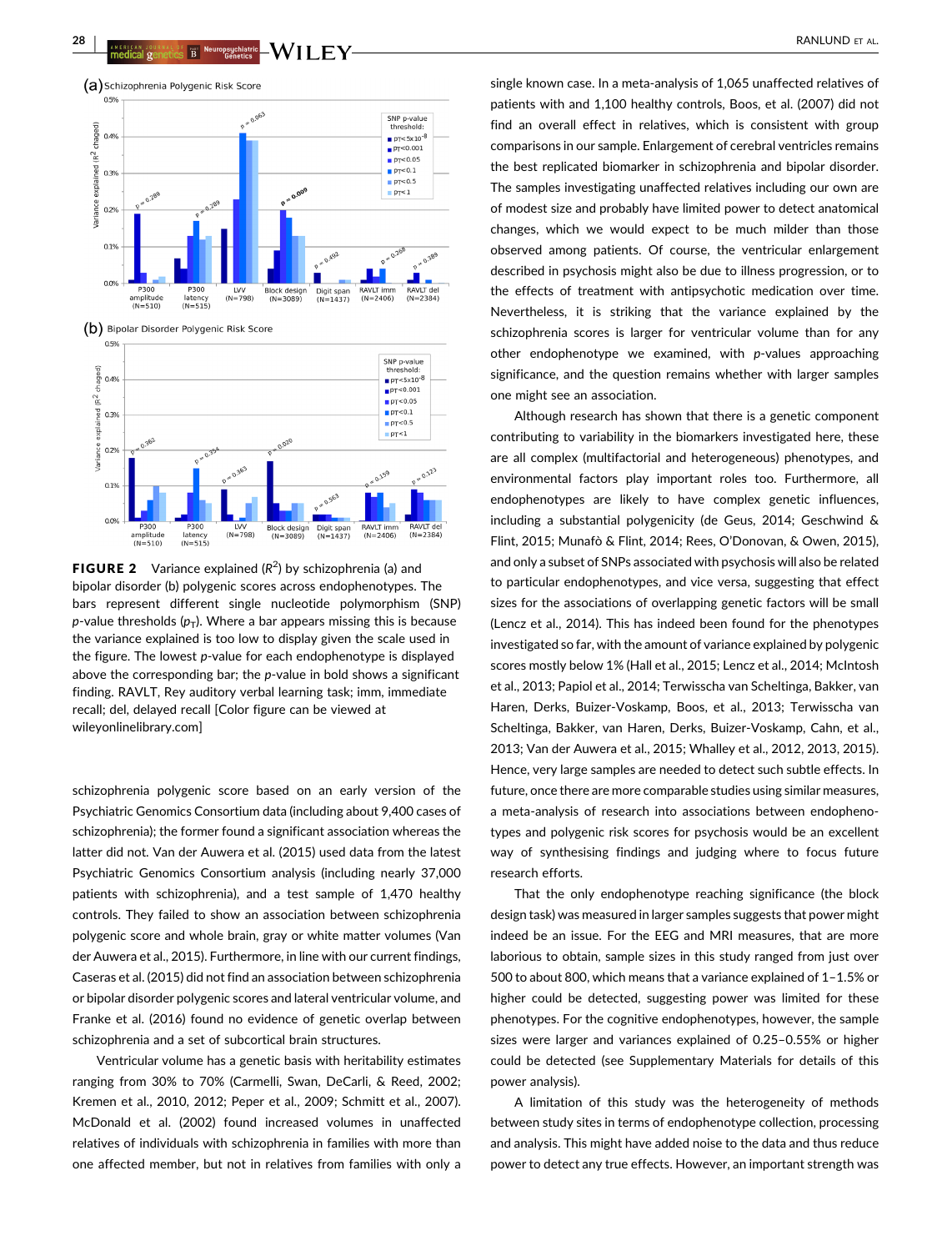that genotyping of all samples was done at the same laboratory using the same platform, and that all genetic analyses and quality control were completed in a unified way. Furthermore, it is precisely through this multi-center effort that we were able to achieve a very large sample, a key strength of this study. As the Psychiatric Genomics Consortium's work shows, large international collaborations are essential in genetic studies of common diseases and traits (Lee et al., [2013;](#page-11-0) Ripke et al., [2014;](#page-12-0) Sklar et al., [2011;](#page-12-0) Smoller et al., [2013](#page-12-0)).

Although common variants are thought to explain up to 30% of heritability in psychosis, genome wide association studies to date have only significantly identified about 3% of this (Fernandes et al., [2013](#page-10-0); Lee, DeCandia, et al., [2012\)](#page-11-0). More can be captured by calculating polygenic scores, although false positives will also be included (Iyegbe, Campbell, Butler, Ajnakina, & Sham, [2014](#page-10-0); Wray et al., [2014](#page-13-0)). It is important to note that a larger discovery sample used to calculate polygenic scores is likely to include a higher proportion of true positive hits, and hence lead to enhanced performance of the polygenic scores as predictors of disease risk (Chatterjee et al., [2013;](#page-9-0) Dudbridge, [2013](#page-9-0); Plomin, [2013](#page-11-0); Wray et al., [2014\)](#page-13-0). Compared to the discovery sample size used to calculate the schizophrenia polygenic score (including about 31,700 cases Ripke et al., [2014\)](#page-12-0) the discovery sample for the bipolar disorder score was more than four times smaller—including only about 7,500 cases (Sklar et al., [2011\)](#page-12-0)—and consequently this is the most compelling explanation of the lack of findings with the bipolar disorder polygenic score.

Importantly, there are highly significant differences in polygenic scores between the clinical groups, both in this sample and in previous studies (Bramon et al., [2014;](#page-9-0) Derks et al., [2012](#page-9-0); Purcell et al., [2009](#page-11-0); Ripke et al., [2014\)](#page-12-0), indicating that this measure does capture genetic variants that differ between patients, unaffected relatives, and healthy controls. However, currently their predictive power is still low, and polygenic scores are not able to predict illness status accurately enough to be used in clinical practice. This would require very large discovery data sets, a large catalogue of genetic risk variants (potentially including both common and rare variants), and most likely the inclusion of a combination of genetic and non-genetic risk factors such as cognition, brain imaging, or family history, as well as age and gender (Chatterjee et al., [2013](#page-9-0); Dima & Breen, [2015;](#page-9-0) Dudbridge, [2013](#page-9-0); Iyegbe et al., [2014](#page-10-0); McCarroll & Hyman, [2013;](#page-11-0) Wray, Yang, Goddard, & Visscher, [2010\)](#page-13-0).

In future, as our understanding of the genetic architecture of psychosis improves, and as discovery samples become larger, the performance of the polygenic scores is likely to be further enhanced. Polygenic scores could then be useful for testing hypotheses about the functional effects of risk variants, or to investigate the associations between disease risk and severity of illness, symptoms dimensions, and treatment or functional outcomes. This method could potentially be used to stratify populations into groups with shared genetic features, or to identify individuals at high-risk of developing psychosis who would benefit from early therapeutic interventions (Maier et al., [2015](#page-11-0); Wray et al., [2014](#page-13-0)). Furthermore, using polygenic scores based on selected genetic risk variants clustering on specific functional pathways, rather than a broad selection of SNPs, could become beneficial in

the investigation of the specific effects that genetic risk factors for psychosis have on brain function/structure and cognition.

In conclusion, results from this large multi-center study indicate that the combined effect of common genetic risk variants for schizophrenia is associated with spatial visualization (as measured by the block design task), providing further evidence that this measure is an endophenotype for the disorder with shared genetic risk variants. No other associations between polygenic scores for schizophrenia or bipolar disorder and endophenotypes reached significance, possibly due to a lack of power, with larger samples needed to detect these small effects. As discovery samples get larger, and additional and better targeted genetic information is included, the performance of polygenic scores will be further enhanced. Larger association studies using these scores on deeply phenotyped samples may in future provide a promising approach to investigate the effects and mechanisms of genetic risk variants for psychosis.

#### ACKNOWLEDGMENTS

We would like to thank all the patients, relatives and controls who took part in this research, as well as the clinical staff who facilitated their involvement. This work was supported by the Medical Research Council (G0901310) and the Wellcome Trust (grants 085475/B/08/Z, 085475/Z/08/Z). We thank the UCL Computer Science Cluster team. This study was supported by the NIHR Biomedical Research Centre at University College London (mental health theme). Further support to E. Bramon: BMA Margaret Temple grants 2016 and 2006, MRC- Korean Health Industry Development Institute Partnering Award (MC\_PC\_16014), MRC New Investigator Award and a MRC Centenary Award (G0901310), National Institute of Health Research UK postdoctoral fellowship, the Psychiatry Research Trust, the Schizophrenia Research Fund, the Brain and Behaviour Research foundation's NARSAD Young Investigator Awards 2005, 2008, Wellcome Trust Research Training Fellowship and the NIHR Biomedical Research Centre for Mental Health at the South London and Maudsley NHS Foundation Trust and Institute of Psychiatry Kings College London. Further support: The Brain and Behaviour Research foundation's (NARSAD's) Young Investigator Award (Grant 22604, awarded to C. Iyegbe). The BMA Margaret Temple grant 2016 to Johan Thygesen. European Research Council Marie Curie award to A Díez-Revuelta. The infrastructure for the GROUP consortium is funded through the Geestkracht programme of the Dutch Health Research Council (ZON-MW, grant number 10-000-1001), and matching funds from participating pharmaceutical companies (Lundbeck, AstraZeneca, Eli Lilly, Janssen Cilag) and universities and mental health care organizations (Amsterdam: Academic Psychiatric Centre of the Academic Medical Center and the mental health institutions: GGZ Ingeest, Arkin, Dijk en Duin, GGZ Rivierduinen, Erasmus Medical Centre, GGZ Noord Holland Noord. Maastricht: Maastricht University Medical Centre and the mental health institutions: GGZ Eindhoven en de kempen, GGZ Breburg, GGZ Oost-Brabant, Vincent van Gogh voor Geestelijke Gezondheid, Mondriaan Zorggroep, Prins Clauscentrum Sittard, RIAGG Roermond, Universitair Centrum Sint-Jozef Kortenberg, CAPRI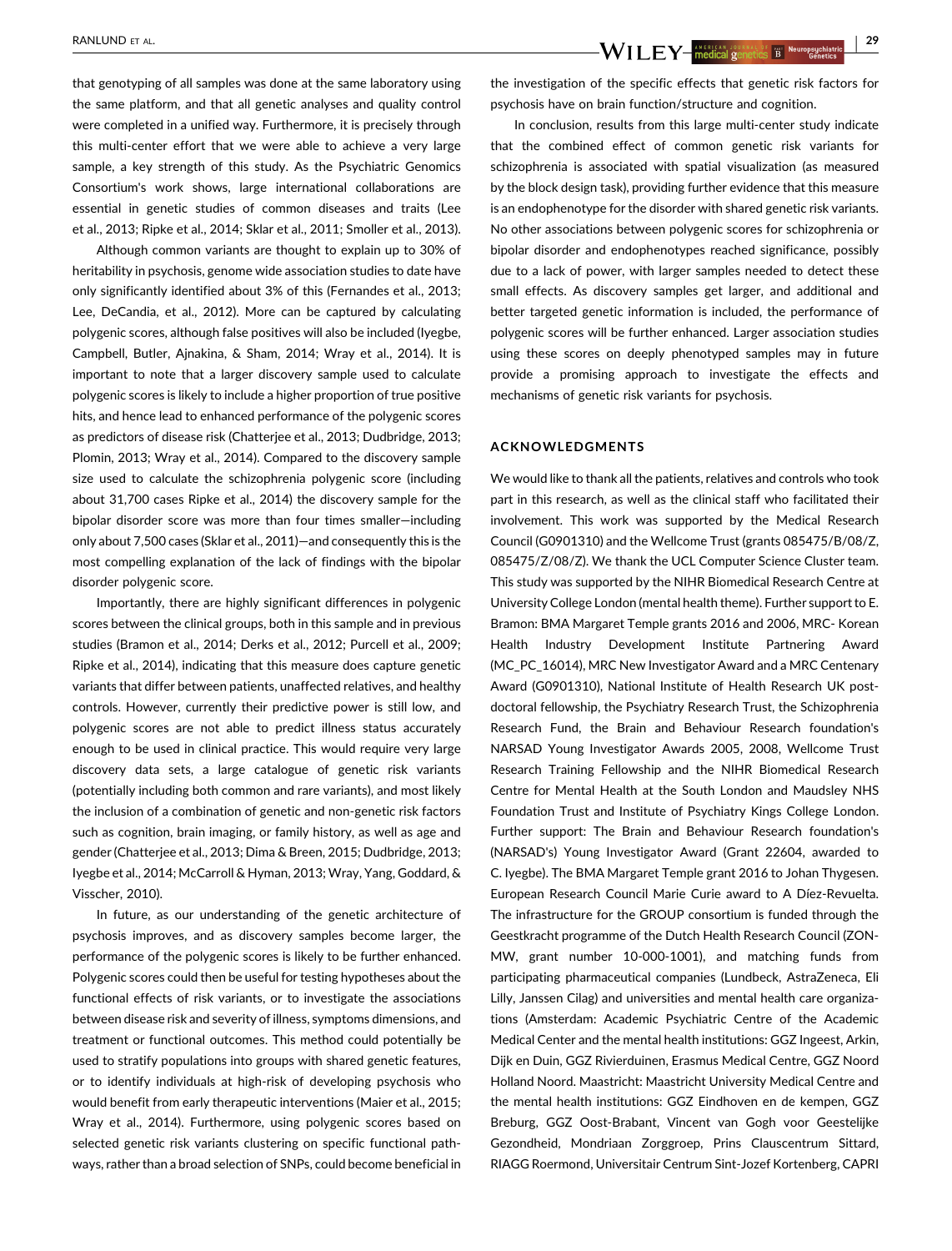<span id="page-9-0"></span>30 | ANSALCAR JOURNAL OF THE NEUTROPSICHISTIC NUMBER AL.<br>The dical genetics B Genetics Condition of the service condition of the service of the service of the service o

University of Antwerp, PC Ziekeren Sint-Truiden, PZ Sancta Maria Sint-Truiden, GGZ Overpelt, OPZ Rekem. Groningen: University Medical Center Groningen and the mental health institutions: Lentis, GGZ Friesland, GGZ Drenthe, Dimence, Mediant, GGNet Warnsveld, Yulius Dordrecht and Parnassia Psycho-Medical Center [The Hague]. Utrecht: University Medical Center Utrecht and the Mental Health Institutions Altrecht, GGZ Centraal, Riagg Amersfoort and Delta.) The Santander cohort was supported by Instituto de Salud Carlos III (PI020499, PI050427, PI060507), SENY Fundació (CI 2005-0308007), Fundacion Ramón Areces and Fundacion Marqués de Valdecilla (API07/011, API10/13). We thank Valdecilla Biobank for providing the biological PAFIP samples and associated data included in this study and for its help in the technical execution of this work; we also thank IDIVAL Neuroimaging Unit for its help in the acquisition and processing of imaging PAFIP data.

#### CONFLICTS OF INTEREST

All authors declare that they have no financial interests or potential conflicts of interest.

## **ORCID**

Siri Ranlund **in** http://orcid.org/0000-0003-2899-6746

#### **REFERENCES**

- Andreasen, N. C., Flaum, M., & Arndt, S. (1992). The comprehensive assessment of symptoms and history (CASH) an instrument for assessing diagnosis and psychopathology. Archives of General Psychiatry, 49, 615.
- APA. (1994). Diagnostic and statistical manual of mental disorders (4th ed). Washington: American Psychiatric Association.
- Bestelmeyer, P., Phillips, L. H., Crombie, C., Benson, P., & St.Clair, D. (2009). The P300 as a possible endophenotype for schizophrenia and bipolar disorder: Evidence from twin and patient studies. Psychiatry Research, 169, 212–219.
- Birkett, P., Sigmundsson, T., Sharma, T., Toulopoulou, T., Griffiths, T. D., Reveley, A., & Murray, R. (2008). Executive function and genetic predisposition to schizophrenia—The Maudsley family study. American Journal of Medical Genetics Part B: Neuropsychiatric Genetics, 147B, 285–293.
- Blackwood, D. H., St Clair, D. M., Muir, W. J., & Duffy, J. C. (1991). Auditory P300 and eye tracking dysfunction in schizophrenic pedigrees. Archives of General Psychiatry, 48, 899–909.
- Boos, H. B., Aleman, A., Cahn, W., Hulshoff Pol, H., & Kahn, R. S. (2007). Brain volumes in relatives of patients with schizophrenia: A metaanalysis. Archives of General Psychiatry, 64, 297–304.
- Bora, E., & Pantelis, C. (2015). Meta-analysis of cognitive impairment in first-episode bipolar disorder: Comparison with first-episode schizophrenia and healthy controls. Schizophrenia Bulletin, 41, 1095–1104.
- Bora, E., Yucel, M., & Pantelis, C. (2009). Cognitive functioning in schizophrenia, schizoaffective disorder and affective psychoses: Meta-analytic study. British Journal of Psychiatry, 195, 475–482.
- Braff, D. L., & Tamminga, C. A. (2017). Endophenotypes, epigenetics, polygenicity and more: Irv gottesman's dynamic legacy. Schizophrenia Bulletin, 43, 10–16.
- Bramon, E., McDonald, C., Croft, R. J., Landau, S., Filbey, F., Gruzelier, J. H., ... Murray, R. M. (2005). Is the P300 wave an endophenotype for schizophrenia? A meta-analysis and a family study. Neuroimage, 27, 960–968.
- Bramon, E., Psychosis Endophenotypes International Consortium, Wellcome Trust Case-Control Consortium 2, Pirinen, M., Strange, A., Lin, K., ... Spencer, C. C. A. (2014). A genome-wide association analysis of a broad psychosis phenotype identifies three loci for further investigation. Biological Psychiatry, 75, 386–397.
- Cardno, A. G., Marshall, E. J., Coid, B., Macdonald, A. M., Ribchester, T. R., Davies, N. J., ... Murray, R. M. (1999). Heritability estimates for psychotic disorders: The Maudsley Twin psychosis series. Archives of General Psychiatry, 56, 162–168.
- Carmelli, D., Swan, G. E., DeCarli, C., & Reed, T. (2002). Quantitative genetic modeling of regional brain volumes and cognitive performance in older male twins. Biological Psychology, 61, 139–155.
- Carter, C. S., Bearden, C. E., Bullmore, E. T., Geschwind, D. H., Glahn, D. C., Gur, R. E., ... Weinberger, D. R. (2017). Enhancing the informativeness and replicability of imaging genomics studies. Biological Psychiatry, 82, 157–164.
- Caseras, X., Tansey, K. E., Foley, S., & Linden, D. (2015). Association between genetic risk scoring for schizophrenia and bipolar disorder with regional subcortical volumes. Translational Psychiatry, 5, e692.
- Chatterjee, N., Wheeler, B., Sampson, J., Hartge, P., Chanock, S. J., & Park, J.-H. (2013). Projecting the performance of risk prediction based on polygenic analyses of genome-wide association studies. Nature Genetics, 45, 400–405.
- Collip, D., Habets, P., Marcelis, M., Gronenschild, E., Lataster, T., Lardinois, M., ... Myin-Germeys, I. (2013). Hippocampal volume as marker of daily life stress sensitivity in psychosis. Psychological Medicine, 43, 1377–1387.
- Crespo-Facorro, B., Roiz-Santiáñez, R., Pelayo-Terán, J. M., Rodríguez-Sánchez, J. M., Pérez-Iglesias, R., González-Blanch, C., ... Vázquez-Barquero, J. L. (2007). Reduced thalamic volume in first-episode non-affective psychosis: Correlations with clinical variables, symptomatology and cognitive functioning. Neuroimage, 35, 1613–1623.
- Crespo-Facorro, B., Roiz-Santiáñez, R., Pérez-Iglesias, R., Tordesillas-Gutiérrez, D., Mata, I., Rodríguez-Sánchez, J. M., ... Vázquez-Barquero, J. L. (2009). Specific brain structural abnormalities in first-episode schizophrenia: A comparative study with patients with schizophreniform disorder, non-schizophrenic non-affective psychoses and healthy volunteers. Schizophrenia Research, 115, 191–201.
- de Geus, E. J. C. (2014). Molecular genetic psychophysiology: A perspective on the Minnesota contribution. Psychophysiology, 51, 1203–1204.
- Derks, E. M., Vorstman, J. A. S, Ripke, S., Kahn, R. S., & Ophoff, R. A., (2012). Investigation of the genetic association between quantitative measures of pychosis and schizophrenia: A polygenic risk score analysis. PLoS ONE, 7, e37852.
- Díez, Á., Suazo, V., Casado, P., Martín-Loeches, M., Molina, V., Díez, A., ... Molina, V. (2013). Spatial distribution and cognitive correlates of gamma noise power in schizophrenia. Psychological Medicine, 43, 1175–1185.
- Dima, D., & Breen, G. (2015). Polygenic risk scores in imaging genetics: Usefulness and applications. Journal of Psychopharmacology, 29, 867–871.
- Dudbridge, F. (2013). Power and predictive accuracy of polygenic risk scores. PLoS Genetics, 29, e1003348.
- Dutt, A., McDonald, C., Dempster, E., Prata, D., Shaikh, M., Williams, I., ... Bramon, E. (2009). The effect of COMT, BDNF, 5-HTT, NRG1 and DTNBP1 genes on hippocampal and lateral ventricular volume in psychosis. Psychological Medicine, 39, 1783–1797.
- Endicott, J., & Spitzer, R. L. (1978). A diagnostic interview. The schedule for affective disorders and schizophrenia. Archives of General Psychiatry, 35, 837–844.
- Fannon, D., Tennakoon, L., Sumich, A., O'Ceallaigh, S., Doku, V., Chitnis, X., ... Sharma, T. (2000). Third ventricle enlargement and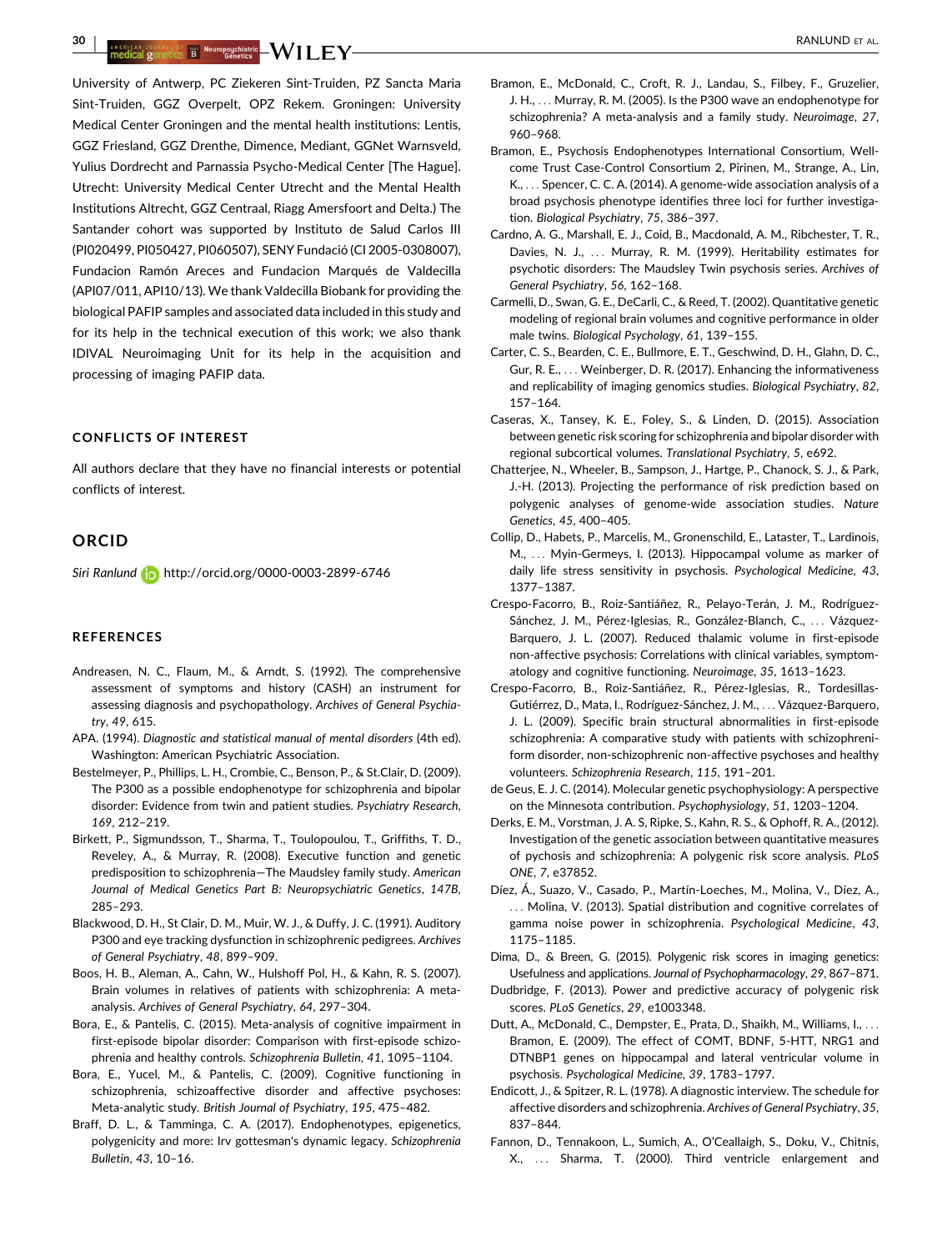<span id="page-10-0"></span>developmental delay in first-episode psychosis: Preliminary findings. British Journal of Psychiatry, 177, 354–359.

- Fernandes, C. P. D., Christoforou, A., Giddaluru, S., Ersland, K. M., Djurovic, S., Mattheisen, M., ... Le Hellard, S. (2013). A genetic deconstruction of neurocognitive traits in schizophrenia and bipolar disorder. PLoS ONE, 8, e81052.
- Forbes, N. F., Carrick, L. A., McIntosh, A. M., & Lawrie, S. M. (2009). Working memory in schizophrenia: A meta-analysis. Psychological Medicine, 39, 889–905.
- Ford, J. M. (2014). Decomposing P300 to identify its genetic basis. Psychophysiology, 51, 1325–1326.
- Frangou, S., Sharma, T., Sigmudsson, T., Barta, P., Pearlson, G., & Murray, R. M. (1997). The maudsley family study. 4. Normal planum temporale asymmetry in familial schizophrenia. a volumetric MRI study. British Journal of Psychiatry, 170, 328–333.
- Franke, B., Stein, J. L., Ripke, S., Anttila, V., Hibar, D. P., van Hulze, K. J. E., ... Sullivan, P. F. (2016). Genetic influences on schizophrenia and subcortical brain volumes: Large-scale proof of concept. Nature Neuroscience, 19, 420–431.
- Fusar-Poli, P., Smieskova, R., Kempton, M. J., Ho, B. C., Andreasen, N. C., & Borgwardt, S. (2013). Progressive brain changes in schizophrenia related to antipsychotic treatment? A meta-analysis of longitudinal MRI studies. Neuroscience and Biobehavioral Reviews, 37, 1680–1691.
- Georgiades, A., Rijsdijk, F., Kane, F., Rebollo-Mesa, I., Kalidindi, S., Schulze, K. K., ... Kravariti, E. (2016). New insights into the endophenotypic status of cognition in bipolar disorder: Genetic modelling study of twins and siblings. British Journal of Psychiatry, 208, 539–547.
- Geschwind, D. H., & Flint, J. (2015). Genetics and genomics of psychiatric disease. Science, 349, 1489–1494.
- Gkintoni, E., Pallis, E. G., Bitsios, P., & Giakoumaki, S. G. (2017). Neurocognitive performance, psychopathology and social functioning in individuals at high risk for schizophrenia or psychotic bipolar disorder. Journal of Affective Disorders, 208, 512–520.
- Glahn, D. C., Bearden, C. E., Cakir, S., Barrett, J. A., Najt, P., Serap Monkul, E., ... Soares, J. C. (2006). Differential working memory impairment in bipolar disorder and schizophrenia: Effects of lifetime history of psychosis. Bipolar Disorders, 8, 117–123.
- Glahn, D. C., Knowles, E., McKay, D. R., Sprooten, E., Raventós, H., Blangero, J., ... Almasy, L. (2014). Arguments for the sake of endophenotypes: Examining common misconceptions about the use of endophenotypes in psychiatric genetics. American Journal of Medical Genetics Part B, Neuropsychiatric Genetics, 165B, 122–130.
- Gogtay, N., Sporn, A., Clasen, L. S., Greenstein, D., Giedd, J. N., Lenane, M., ... Rapoport, J. L. (2003). Structural brain MRI abnormalities in healthy siblings of patients with childhood-onset schizophrenia. American Journal of Psychiatry, 160, 569–571.
- González-Blanch, C., Crespo-Facorro, B., Álvarez-Jiménez, M., Rodríguez-Sánchez, J. M., Pelayo-Terán, J. M., Pérez-Iglesias, R., & Vázquez-Barquero, J. L. (2007). Cognitive dimensions in first-episode schizophrenia spectrum disorders. Journal of Psychiatric Research, 41, 968–977.
- Gottesman, I. I., & Gould, T. D. (2003). The endophenotype concept in psychiatry: Etymology and strategic intentions. American Journal of Psychiatry, 160, 636–645.
- Gur, R. E., Calkins, M. E., Gur, R. C., Horan, W. P., Nuechterlein, K. H., Seidman, L. J., & Stone, W. S. (2007). The Consortium on the Genetics of Schizophrenia: Neurocognitive endophenotypes. Schizophrenia Bulletin, 33, 49–68.
- Habets, P., Marcelis, M., Gronenschild, E., Drukker, M., & Van Os, J. (2011). Reduced cortical thickness as an outcome of differential sensitivity to environmental risks in schizophrenia. Biological Psychiatry, 69, 487–494.
- Haijma, S. V., Van Haren, N., Cahn, W., Koolschijn, P., Hulshoff Pol, H. E., & Kahn, R. S. (2013). Brain volumes in schizophrenia: A meta-analysis in over 18000 subjects. Schizophrenia Bulletin, 39, 1129–1138.
- Hall, M.-H., Chen, C.-Y., Cohen, B. M., Spencer, K. M., Levy, D. L., Öngür, D., & Smoller, J. W. (2015). Genomewide association analyses of

electrophysiological endophenotypes for schizophrenia and psychotic bipolar disorders: A preliminary report. American Journal of Medical Genetics Part B Neuropsychiatric Genetics, 168, 151–161.

- Hall, M.-H., Rijsdijk, F., Picchioni, M., Schulze, K., Ettinger, U., Toulopoulou, T., ... Sham, P. (2007). Substantial shared genetic influences on schizophrenia and event-related potentials. American Journal of Psychiatry, 164, 804–812.
- Hall, M. H., Rijsdijk, F., Kalidindi, S., Schulze, K., Kravariti, E., Kane, F., ... Murray, R. M. (2007). Genetic overlap between bipolar illness and event-related potentials. Psychological Medicine, 37, 667–678.
- Hall, M. H., Schulze, K., Rijsdijk, F., Picchioni, M., Ettinger, U., Bramon, E., ... Sham, P. (2006). Heritability and reliability of P300, P50 and duration mismatch negativity. Behavior Genetics, 36, 845–857.
- Hall, M. H., & Smoller, J. W. (2010). A new role for endophenotypes in the GWAS era: Functional characterization of risk variants. Harvard Review of Psychiatry, 18, 67–74.
- Harrison, P. J. (2015). Recent genetic findings in schizophrenia and their therapeutic relevance. Journal of Psychopharmacology, 29, 85–96.
- Heinrichs, R. W., & Zakzanis, K. K. (1998). Neurocognitive deficit in schizophrenia: A quantitative review of the evidence. Neuropsychology, 12, 426–445.
- Huang, J., Perlis, R. H., Lee, P. H., Rush, A. J., Fava, M., Sachs, G. S., ... Smoller, J. W. (2010). Cross-disorder genomewide analysis of schizophrenia, bipolar disorder, and depression. American Journal of Psychiatry, 167, 1254–1263.
- Hubbard, L., Tansey, K. E., Rai, D., Jones, P., Ripke, S., Chambert, K. D., ... Zammit, S. (2016). Evidence of common genetic overlap between schizophrenia and cognition. Schizophrenia Bulletin, 42, 832–842.
- Hulshoff Pol, H. E., Schnack, H. G., Bertens, M., van Haren, N., van der Tweel, I., Staal, W. G., ... Kahn, R. S. (2002). Volume changes in gray matter in patients with schizophrenia. American Journal of Psychiatry, 159, 244–250.
- Iacono, W. G., Vaidyanathan, U., Vrieze, S. I., & Malone, S. M. (2014). Knowns and unknowns for psychophysiological endophenotypes: Integration and response to commentaries. Psychophysiology, 51, 1339–1347.
- Ivleva, E. I., Morris, D. W., Osuji, J., Moates, A. F., Carmody, T. J., Thaker, G. K., ... Tamminga, C. A. (2012). Cognitive endophenotypes of psychosis within dimension and diagnosis. Psychiatry Research, 196, 38–44.
- Iyegbe, C., Campbell, D., Butler, A., Ajnakina, O., & Sham, P. (2014). The emerging molecular architecture of schizophrenia, polygenic risk scores and the clinical implications for GxE research. Social Psychiatry and Psychiatric Epidemiology, 49, 169–182.
- Jasper, H. (1958). Report to the committee on methods of clinical examination in electroencephalography. Electroencephalography and Clinical Neurophysiology, 10, 371–375.
- Johnstone, E. C., Ebmeier, K. P., Miller, P., Owens, D., & Lawrie, S. M. (2005). Predicting schizophrenia: Findings from the Edinburgh high-risk study. British Journal of Psychiatry, 186, 18–25.
- Kempton, M. J., Stahl, D., Williams, S., & DeLisi, L. E. (2010). Progressive lateral ventricular enlargement in schizophrenia: A meta-analysis of longitudinal MRI studies. Schizophrenia Research, 120, 54–62.
- Kim, M., Seo, H.-J., Yun, H., Jung, Y.-E., Park, J. H., Lee, C.-I., ... Bahk, W.-M. (2015). The relationship between cognitive decline and psychopathology in patients with schizophrenia and bipolar disorder. Clinical Psychopharmacology and Neuroscience, 13, 103–108.
- Korver, N., Quee, P. J., Boos, H., Simons, C., & de Haan, L. (2012). Genetic Risk and Outcome of Psychosis (GROUP), a multi site longitudinal cohort study focused on gene-environment interaction: Objectives, sample characteristics, recruitment and assessment methods. International Journal of Methods in Psychiatric Research, 21, 205–221.
- Kremen, W. S., Panizzon, M. S., Neale, M. C., Fennema-Notestine, C., Prom-Wormley, E., Eyler, L. T., ... Dale, A. M. (2012). Heritability of brain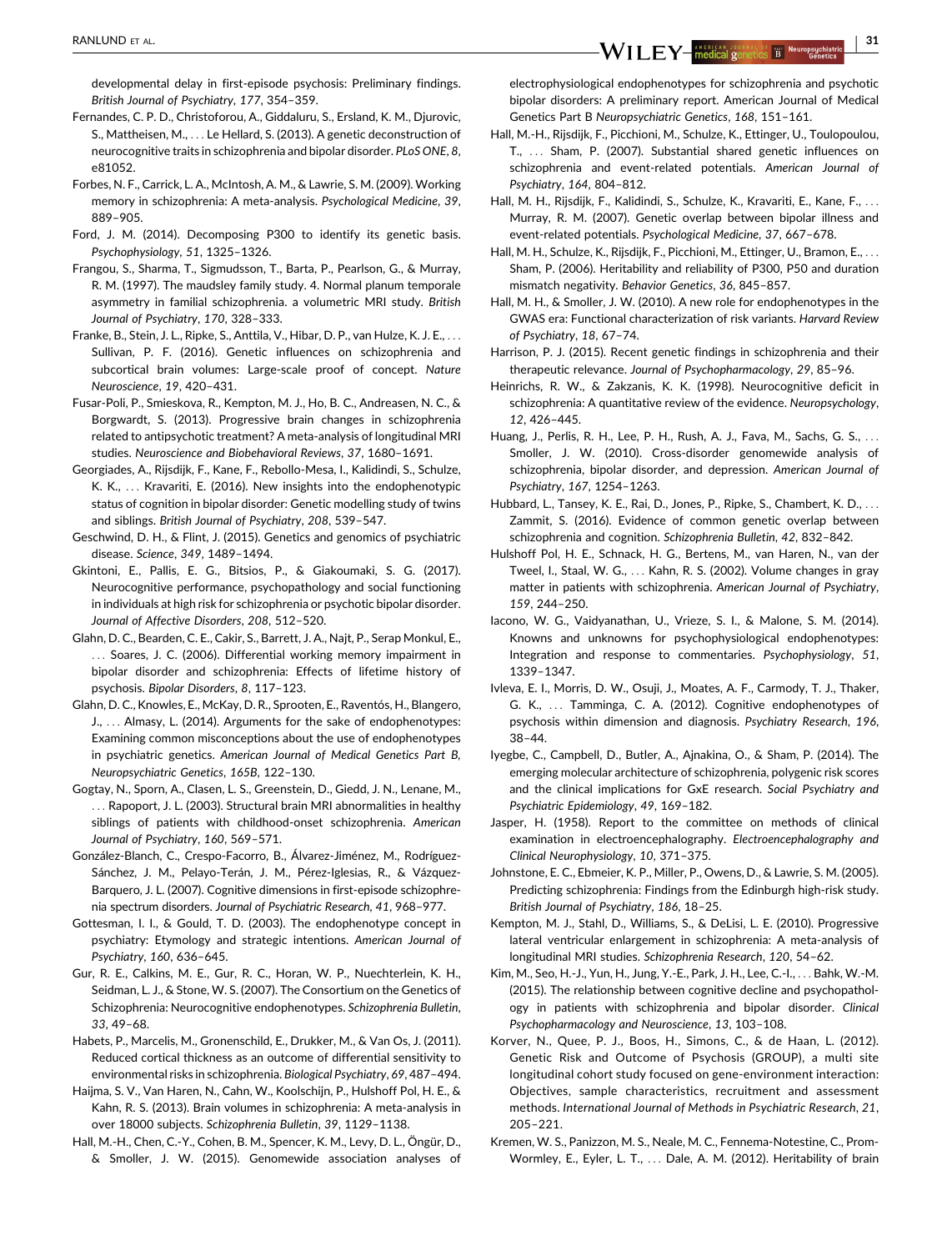<span id="page-11-0"></span> $32$  | Antalgal Democratic  $\mathbf{M}/\mathbf{H}$  |  $\mathbf{E}\mathbf{V}$  |  $\blacksquare$ 

ventricle volume: Converging evidence from inconsistent results. Neurobiology of Aging, 33, 1–8.

- Kremen, W. S., Prom-Wormley, E., Panizzon, M. S., Eyler, L. T., Fischl, B., Neale, M. C., ... Fennema-Notestine, C. (2010). Genetic and environmental influences on the size of specific brain regions in midlife: The VETSA MRI study. Neuroimage, 49, 1213–1223.
- Kumra, S., Giedd, J. N., Vaituzis, A. C., Jacobsen, L. K., McKenna, K., Bedwell, J., ... Rapoport, J. L. (2000). Childhood-onset psychotic disorders: Magnetic resonance imaging of volumetric differences in brain structure. American Journal of Psychiatry, 157, 1467–1474.
- Lawrie, S. M., Whalley, H., Kestelman, J. N., Abukmeil, S. S., Byrne, M., Hodges, A., ... Johnstone, E. C. (1999). Magnetic resonance imaging of brain in people at high risk of developing schizophrenia. The Lancet, 353, 30–33.
- Lee, J., Green, M. F., Calkins, M. E., Greenwood, T. A., Gur, R., Gur, R., ... Braff, D. L. (2015). Verbal working memory in schizophrenia from the Consortium on the Genetics of Schizophrenia (COGS) Study: The moderating role of smoking status and antipsychotic medications. Schizophrenia Research, 163, 24–31.
- Lee, S. H., DeCandia, T. R., Ripke, S., Yang, J., (PGC-SCZ), Spg-Wasc, (ISC), Isc, (MGS), ... Wray, N. R. (2012). Estimating the proportion of variation in susceptibility to schizophrenia captured by common SNPs. Nature Genetics, 44, 247–250.
- Lee, S. H., Ripke, S., Neale, B. M., Faraone, S. V., Purcell, S. M., Perlis, R. H., ... Wray, N. R. (2013). Genetic relationship between five psychiatric disorders estimated from genome-wide SNPs. Nature Genetics, 45, 984–994.
- Lee, S. H., Yang, J., Goddard, M. E., Visscher, P. M., & Wray, N. R. (2012). Estimation of pleiotropy between complex diseases using singlenucleotide polymorphism-derived genomic relationships and restricted maximum likelihood. Bioinformatics, 28, 2540–2542.
- Lencz, T., Knowles, E., Davies, G., Guha, S., Liewald, D. C., Starr, J. M., ... Malhotra, A. K. (2014). Molecular genetic evidence for overlap between general cognitive ability and risk for schizophrenia: A report from the Cognitive Genomics Consortium (COGENT). Molecular Psychiatry, 19, 168–174.
- Liu, M., Malone, S. M., Vaidyanathan, U., Keller, M. C., Abecasis, G., McGue, M., ... Vrieze, S. I. (2017). Psychophysiological endophenotypes to characterize mechanisms of known schizophrenia genetic loci. Psychological Medicine, 47, 1116–1125.
- Maier, R., Moser, G., Chen, G.-B., Ripke, S., Cross-Disorder Working Group of the Psychiatric Genomics Consortium, Coryell, W., ... Lee, S. H. (2015). Joint analysis of psychiatric disorders increases accuracy of risk prediction for schizophrenia, bipolar disorder, and major depressive disorder. American Journal of Human Genetics, 96, 283–294.
- Malone, S. M., Vaidyanathan, U., Basu, S., Miller, M. B., McGue, M., & Iacono, W. G. (2014). Heritability and molecular-genetic basis of the P3 event-related brain potential: A genome-wide association study. Psychophysiology, 51, 1246–1258.
- Mata, I., Perez-Iglesias, R., Roiz-Santiañez, R., Tordesillas-Gutierrez, D., Gonzalez-Mandly, A., Vazquez-Barquero, J. L., & Crespo-Facorro, B. (2009). A neuregulin 1 variant is associated with increased lateral ventricle volume in patients with first-episode schizophrenia. Biological Psychiatry, 65, 535–540.
- McCarroll, S. A., & Hyman, S. E. (2013). Progress in the genetics of polygenic brain disorders: Significant new challenges for neurobiology. Neuron, 80, 578–587.
- McDonald, C., Grech, A., Toulopoulou, T., Schulze, K., Chapple, B., Sham, P., ... Murray, R. M. (2002). Brain volumes in familial and non-familial schizophrenic probands and their unaffected relatives. American Journal of Medical Genetics, 114, 616–625.
- McDonald, C., Marshall, N., Sham, P. C., Bullmore, E. T., Schulze, K., Chapple, B., ... Murray, R. M. (2006). Regional brain morphometry in patients with schizophrenia or bipolar disorder and their unaffected relatives. American Journal of Psychiatry, 163, 478–487.
- McIntosh, A. M., Gow, A., Luciano, M., Davies, G., Liewald, D. C., Harris, S. E., ... Deary, I. J. (2013). Polygenic risk for schizophrenia is associated with

cognitive change between childhood and old age. Biological Psychiatry, 73, 938–943.

- Meyer-Lindenberg, A., & Weinberger, D. R. (2006). Intermediate phenotypes and genetic mechanisms of psychiatric disorders. Nature Reviews Neuroscience, 7, 818–827.
- Miskowiak, K. W., Kjærstad, H. L., Meluken, I., Petersen, J. Z., Maciel, B. R., Köhler, C. A., ... Carvalho, A. F. (2017). The search for neuroimaging and cognitive endophenotypes: A critical systematic review of studies involving unaffected first-degree relatives of individuals with bipolar disorder. Neuroscience and Biobehavioral Reviews, 73, 1–22.
- Mondragón-Maya, A., Solís-Vivanco, R., León-Ortiz, P., Rodríguez-Agudelo, Y., Yáñez-Téllez, G., Bernal-Hernández, J., ... de la Fuente-Sandoval, C. (2013). Reduced P3a amplitudes in antipsychotic naïve first-episode psychosis patients and individuals at clinical high-risk for psychosis. Journal of Psychiatric Research, 47, 755–761.
- Moskvina, V., Craddock, N., Holmans, P., Nikolov, I., Pahwa, J. S., Green, E., ... O'Donovan, M. C. (2009). Gene-wide analyses of genome-wide association data sets: Evidence for multiple common risk alleles for schizophrenia and bipolar disorder and for overlap in genetic risk. Molecular Psychiatry, 14, 252–260.
- Munafò, M. R., & Flint, J. (2014). The genetic architecture of psychophysiological phenotypes. Psychophysiology, 51, 1331–1332.
- Näätänen, R. (1990). The role of attention in auditory information processing as revealed by event-related potentials and other brain measures of cognitive function. Behavioral and Brain Sciences, 13, 201–233.
- Papiol, S., Mitjans, M., Assogna, F., Piras, F., Hammer, C., Caltagirone, C., ... Spalletta, G. (2014). Polygenic determinants of white matter volume derived from GWAS lack reproducibility in a replicate sample. Translational Psychiatry, 4, e362.
- Park, S., & Gooding, D. C. (2014). Working memory impairment as an endophenotypic marker of a schizophrenia diathesis. Schizophrenia Research. Cognition, 1, 127–136.
- Peper, J. S., Schnack, H. G., Brouwer, R. M., Van Baal, G., Pjetri, E., Székely, E., ... Hulshoff Pol, H. E. (2009). Heritability of regional and global brain structure at the onset of puberty: A magnetic resonance imaging study in 9-year-old twin pairs. Human Brain Mapping, 30, 2184–2196.
- Perneger, T. V. (1998). What's wrong with Bonferroni adjustments. British Medical Journal, 316, 1236–1238.
- Pierson, A., Jouvent, R., Quintin, P., Perez-Diaz, F., & Leboyer, M. (2000). Information processing deficits in relatives of manic depressive patients. Psychological Medicine, 30, 545–555.
- Pilowsky, L. S., Kerwin, R. W., & Murray, R. M. (1993). Schizophrenia: A neurodevelopmental perspective. Neuropsychopharmacology, 9, 83–91.
- Plomin, R. (2013). Commentary: Missing heritability, polygenic scores, and gene-environment correlation. Journal of Child Psychology and Psychiatry, 54, 1147–1149.
- Price, G. W., Michie, P. T., Johnston, J., Innes-Brown, H., Kent, A., Clissa, P., & Jablensky, A. V. (2006). A multivariate electrophysiological endophenotype, from a unitary cohort, shows greater research utility than any single feature in the Western Australian family study of schizophrenia. Biological Psychiatry, 60, 1–10.
- Purcell, S., Neale, B., Todd-Brown, K., Thomas, L., Ferreira, M., Bender, D., ... Sham, P. C. (2007). PLINK: A tool set for whole-genome association and population-based linkage analyses. American Journal of Human Genetics, 81, 559–575.
- Purcell, S. M., Wray, N. R., Stone, J. L., Visscher, P. M., O'Donovan, M. C., Sullivan, P. F., & Sklar, P. (2009). Common polygenic variation contributes to risk of schizophrenia and bipolar disorder. Nature, 460, 748–752.
- Rees, E., O'Donovan, M. C., & Owen, M. J. (2015). Genetics of schizophrenia. Current Opinion in Behavioral Sciences, 2, 8–14.
- Reichenberg, A., Caspi, A., Harrington, H., Houts, R., Keefe, R. S. E., Murray, R. M., ... Moffitt, T. E. (2010). Static and dynamic cognitive deficits in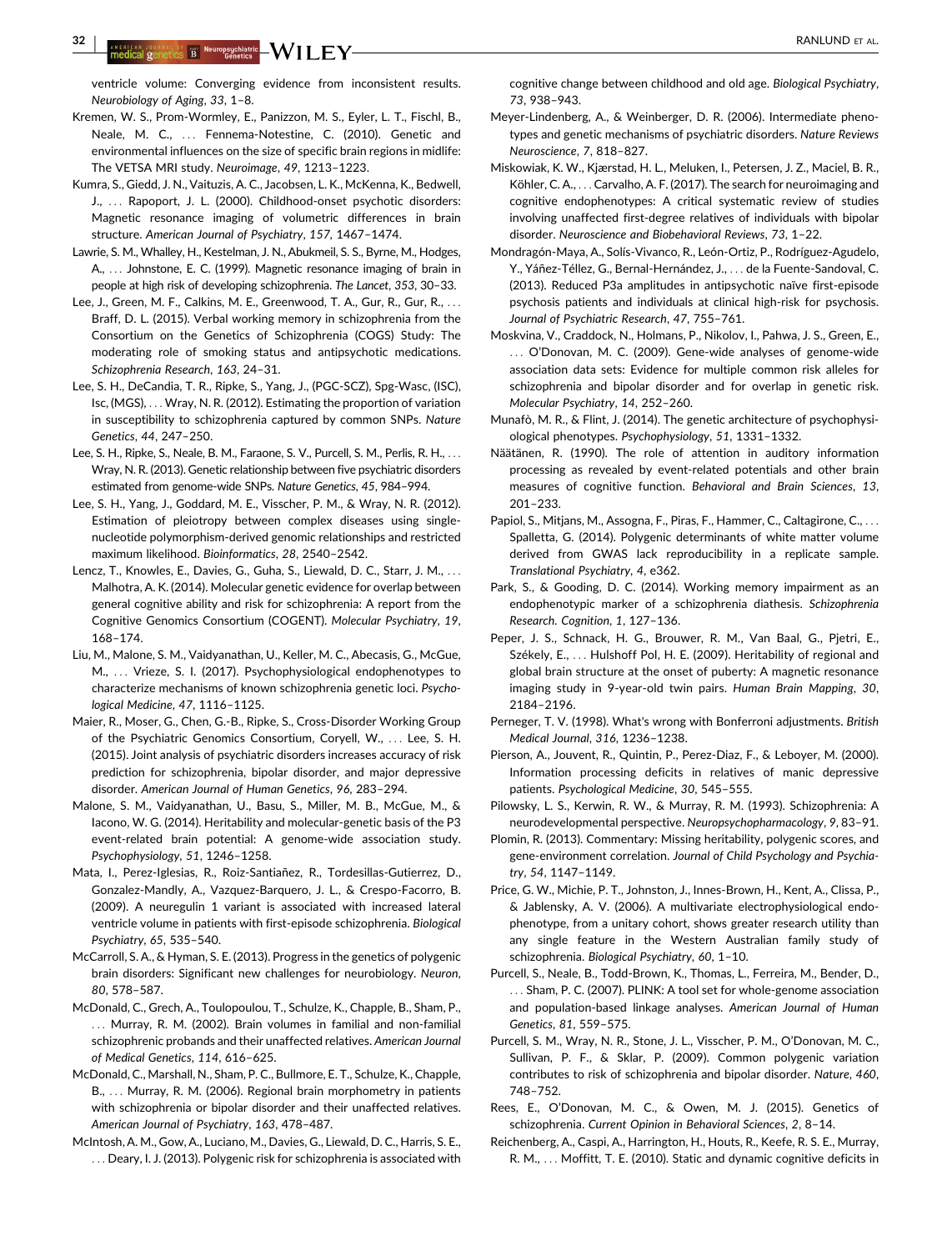<span id="page-12-0"></span>RANLUND ET AL. <sup>|</sup> <sup>33</sup>

childhood preceding adult schizophrenia: A 30-year study. American Journal of Psychiatry, 167, 160–169.

- Rey, A. (1964). L'Examen clinique en psychologie. Paris: Presses Universitaires de France.
- Rijsdijk, F. V., van Haren, N., Picchioni, M. M., McDonald, C., Toulopoulou, T., Hulshoff Pol, H. E., ... Sham, P. C. (2005). Brain MRI abnormalities in schizophrenia: Same genes or same environment? Psychological Medicine, 35, 1399–1409.
- Ripke, S., Neale, B. M., Corvin, A., Walter, J., & Schizophrenia Working Group of the Psychiatric Genomics Consortium. (2014). Biological insights from 108 schizophrenia-associated genetic loci. Nature, 511, 421–427.
- Ripke, S., O'Dushlaine, C., Chambert, K., Moran, J. L., Kähler, A. K., Akterin, S., ... Sullivan, P. F. (2013). Genome-wide association analysis identifies 13 new risk loci for schizophrenia. Nature Genetics, 45, 1150–1159.
- Rothman, K. J. (1990). No adjustments are needed for multiple comparisons. Epidemiology, 1, 43–46.
- Saperstein, A. M., Fuller, R. L., Avila, M. T., Adami, H., McMahon, R. P., Thaker, G. K., & Gold, J. M. (2006). Spatial working memory as a cognitive endophenotype of schizophrenia: Assessing risk for pathophysiological dysfunction. Schizophrenia Bulletin, 32, 498–506.
- Savitz, D. A., & Olshan, A. F. (1995). Multiple comparisons and related issues in the interpretation of epidemiologic data. American Journal of Epidemiology, 142, 904–908.
- Schmitt, J. E., Wallace, G. L., Rosenthal, M. A., Molloy, E. A., Ordaz, S., Lenroot, R., ... Giedd, J. N. (2007). A multivariate analysis of neuroanatomic relationships in a genetically informative pediatric sample. Neuroimage, 35, 70–82.
- Schnack, H. G., Hulshoff Pol, H. E., Baaré, W. F., Staal, W. G., Viergever, M. A., & Kahn, R. S. (2001). Automated separation of gray and white matter from MR images of the human brain. Neuroimage, 13, 230–237.
- Schulze, K., MacCabe, J. H., Rabe-Hesketh, S., Crawford, T., Marshall, N., Zanelli, J., ... McDonald, C. (2006). The relationship between eye movement and brain structural abnormalities in patients with schizophrenia and their unaffected relatives. Journal of Psychiatric Research, 40, 589–598.
- Schulze, K. K., Hall, M. H., Mcdonald, C., Marshall, N., Walshe, M., Murray, R. M., & Bramon, E. (2008). Auditory P300 in patients with bipolar disorder and their unaffected relatives. Bipolar Disorders, 10, 377–386.
- Schulze, T. G., Akula, N., Breuer, R., Steele, J., Nalls, M. A., Singleton, A. B., ... Mcmahon, F. J. (2012). Molecular genetic overlap in bipolar disorder, schizophrenia, and major depressive disorder. world Journal of Biological Psychiatry, 15, 200–208.
- Semlitsch, H. V., Anderer, P., Schuster, P., & Presslich, O. (1986). A solution for reliable and valid reduction of ocular artifacts, applied to the P300 ERP. Psychophysiology, 23, 695–703.
- Sharma, T., Lancaster, E., Lee, D., Lewis, S., Sigmundsson, T., Takei, N., ... Murray, R. (1998). Brain changes in schizophrenia. Volumetric MRI study of families multiply affected with schizophrenia-the Maudsley Family Study 5. The British Journal of Psychiatry: The Journal of Mental Science, 173, 132–138.
- Shenton, M. E., Dickey, C. C., Frumin, M., & McCarley, R. W. (2001). A review of MRI findings in schizophrenia. Schizophrenia Research, 49,  $1 - 52$
- Sklar, P., Ripke, S., Scott, L. J., Andreassen, O. A., & Psychiatric GWAS Consortium Bipolar Disorder Working Group. (2011). Large-scale genome-wide association analysis of bipolar disorder identifies a new susceptibility locus near ODZ4. Nature Genetics, 43, 977–983.
- Smoller, J. W., & Finn, C. T. (2003). Family, twin, and adoption studies of bipolar disorder. American Journal of Medical Genetics Part C: Seminars in Medical Genetics, 123C, 48–58.
- Smoller, J. W., Ripke, S., Lee, P. H., Neale, B., Nurnberger, J. I., Santangelo, S., ... Kendler, K. (2013). Identification of risk loci with shared effects on five major psychiatric disorders: A genome-wide analysis. The Lancet, 381, 1371–1379.
- Snitz, B. E., Macdonald, A. W., & Carter, C. S. (2006). Cognitive deficits in unaffected first-degree relatives of schizophrenia patients: A metaanalytic review of putative endophenotypes. Schizophrenia Bulletin, 32, 179–194.
- Spitzer, R. L., Williams, J. W., Gibbon, M., & First, M. B. (1992). The structured clinical interview for DSM-III-r (SCID): I: History, rationale, and description. Archives of General Psychiatry, 49, 624–629.
- Steel, R. M., Whalley, H. C., Miller, P., Best, J. J., Johnstone, E. C., & Lawrie, S. M. (2002). Structural MRI of the brain in presumed carriers of genes for schizophrenia, their affected and unaffected siblings. Journal of Neurology, Neurosurgery, and Psychiatry, 72, 455–458.
- Strasser, H. C., Lilyestrom, J., Ashby, E. R., Honeycutt, N. A., Schretlen, D. J., Pulver, A. E., ... Pearlson, G. D. (2005). Hippocampal and ventricular volumes in psychotic and nonpsychotic bipolar patients compared with schizophrenia patients and community control subjects: A pilot study. Biological Psychiatry, 57, 633–639.
- Sullivan, P. F., Kendler, K. S., & Neale, M. C. (2003). Schizophrenia as a complex trait: Evidence from a meta-analysis of twin studies. Archives of General Psychiatry, 60, 1187–1192.
- Terwisscha van Scheltinga, A. F., Bakker, S. C., van Haren, N. E., Derks, E. M., Buizer-Voskamp, J. E., Boos, H. B., ... Kahn, R. S. (2013). Genetic schizophrenia risk variants jointly modulate total brain and white matter volume. Biological Psychiatry, 73, 525–531.
- Terwisscha van Scheltinga, A. F., Bakker, S. C., van Haren, N. E., Derks, E. M., Buizer-Voskamp, J. E., Cahn, W., ... Kahn, R. S. (2013). Schizophrenia genetic variants are not associated with intelligence. Psychological Medicine, 43, 2563–2570.
- Thaker, G. K. (2008). Neurophysiological endophenotypes across bipolar and schizophrenia psychosis. Schizophrenia Bulletin, 34, 760–773.
- Toulopoulou, T., Goldberg, T. E., Mesa, I. R., Picchioni, M., Rijsdijk, F., Stahl, D., ... Murray, R. M. (2010). Impaired intellect and memory: A missing link between genetic risk and schizophrenia? Archives of General Psychiatry, 67, 905–913.
- Toulopoulou, T., van Haren, N., Zhang, X., Sham, P. C., Cherny, S. S., Campbell, D. D., ... Kahn, R. S. (2015). Reciprocal causation models of cognitive vs volumetric cerebral intermediate phenotypes for schizophrenia in a pan-European twin cohort. Molecular Psychiatry, 20, 1386–1396.
- Toulopoulou, T., Picchioni, M., Rijsdijk, F., Hua-Hall, M., Ettinger, U., Sham, P., & Murray, R. (2007). Substantial genetic overlap between neurocognition and schizophrenia: Genetic modeling in twin samples. Archives of General Psychiatry, 64, 1348–1355.
- Trotta, A., Murray, R. M., & MacCabe, J. H. (2015). Do premorbid and postonset cognitive functioning differ between schizophrenia and bipolar disorder? A systematic review and meta-analysis. Psychological Medicine, 45, 381–394
- Turetsky, B. I., Dress, E. M., Braff, D. L., Calkins, M. E., Green, M. F., Greenwood, T. A., ... Light, G. (2014). The utility of P300 as a schizophrenia endophenotype and predictive biomarker: Clinical and socio-demographic modulators in COGS-2. Schizophrenia Research, 163, 53–62.
- van Beijsterveldt, C. E., & van Baal, G. C. (2002). Twin and family studies of the human electroencephalogram: A review and a meta-analysis. Biological Psychology, 61, 111–138.
- Van der Auwera, S., Wittfeld, K., Homuth, G., Teumer, A., Hegenscheid, K., & Grabe, H. J. (2015). No association between polygenic risk for schizophrenia and brain volume in the general population. Biological Psychiatry, 78, e41–e42.
- van der Schot, A. C., Vonk, R., Brans, R. G., van Haren, N. E., Koolschijn, P. C., Nuboer, V., ... Kahn, R. S. (2009). Influence of genes and environment on brain volumes in twin pairs concordant and discordant for bipolar disorder. Archives of General Psychiatry, 66, 142–151.
- Vassos, E., Di Forti, M., Coleman, J., Iyegbe, C., Prata, D., Euesden, J., ... Breen, G. (2017). An examination of polygenic score risk prediction in individuals with first episode psychosis. Biological Psychiatry, 81, 470–477.